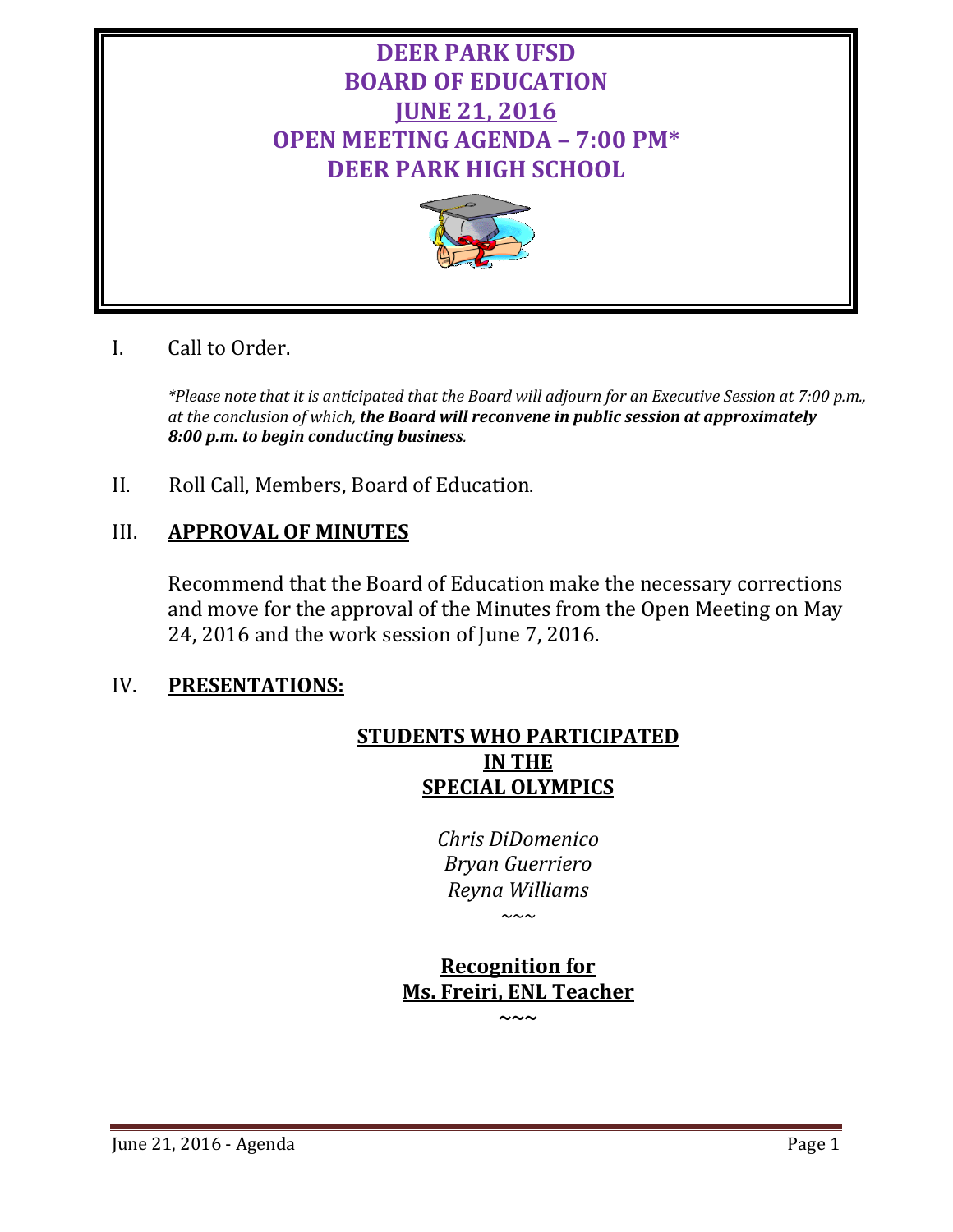# **NATIONAL FRENCH EXAM WINNERS Presented by Ms. Gina Palasciano**

Robert Frost Grade 7 *Madlie Armand: 4th Ushima Chowdhury: 6th Lamberlyne Jeanite: 6th Esteysy Yanes Amaya: 8th*

# Grade 8:

*Ryan Brown: 10th Alisha Suhail:10th*

DPHS Grade 9: *James Raymond: 4th Rebecca Fox: 10th*

Grade 10: *Alexandra Lane: 8th*

**~~~**

# **ATHLETIC AWARDS-SPRING 2016 Presented by Mr. Dominick Fontana**

# **Varsity Baseball**

Head Coach: Ryan Argenziano Assistant Coach: Chris LoPiccolo

This team was awarded the Sportsmanship Award for their league.

Connor Hewlette All-League<br>Oliver Tavares All-League Oliver Tavares

Thomas Gucker **Academic All-League**<br>
Connor Hewlette **All-League** 

# **Varsity Softball**

Head Coach: John McCaffrey Assistant Coach: Anthony Cinquemani

This team was recognized by New York State as a Scholar Athlete Team and received the Sportsmanship Award for their league. The JV Softball Team also received the Sportsmanship Award for their league.

Genevieve Ferguson All-League, Scholar Athlete Antonia Santora All-League, Scholar Athlete<br>Victoria Fox All-Division. Scholar Athlete

All-Division, Scholar Athlete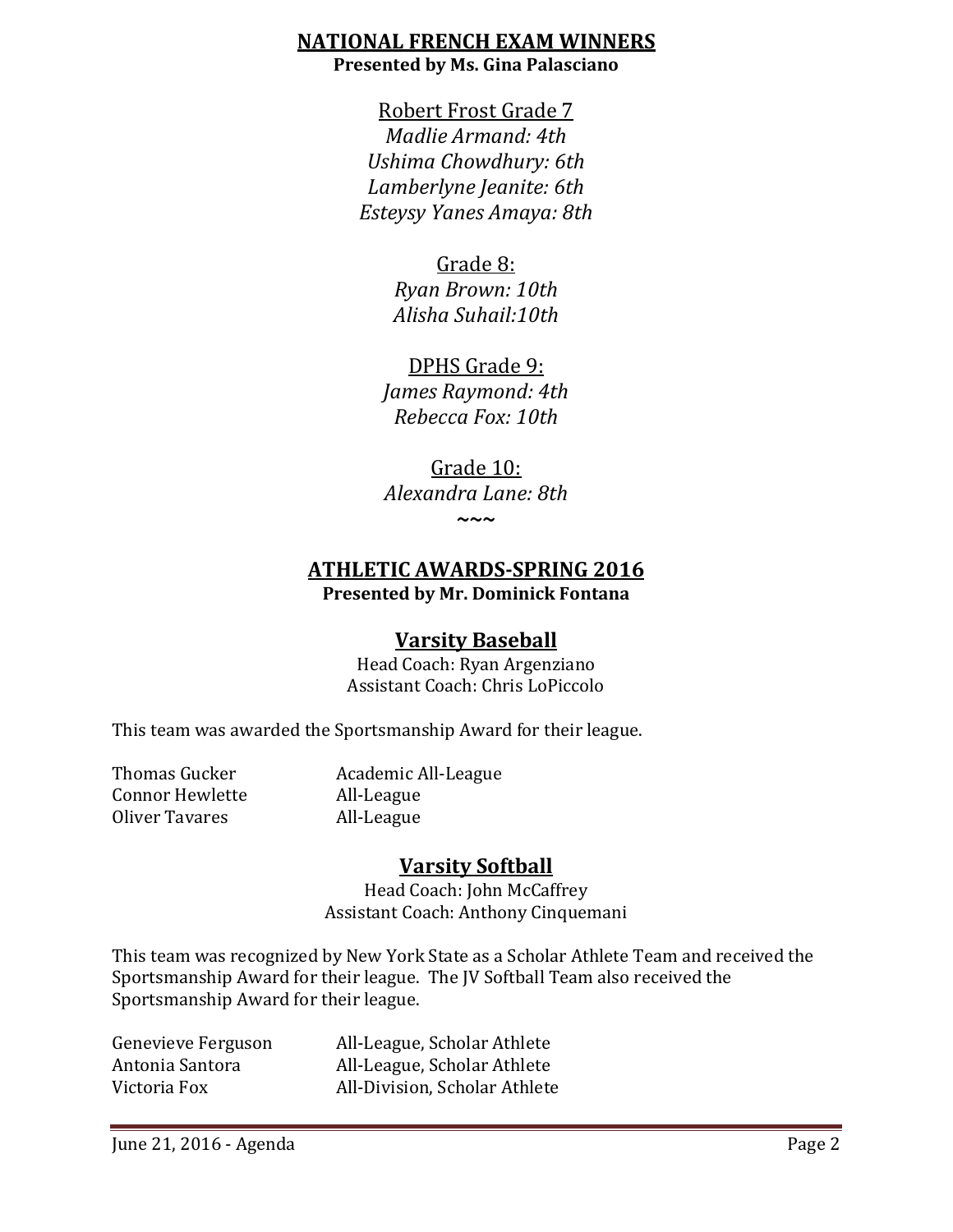Additional Scholar Athlete Members<br>Brittany Balboa Mancy Burns

Brittany Balboa Nancy Burns Alexandra Collard Kristina Kozakevitch

Theresa Grimaldi Tara Hentze<br>Faith Thorn Brianna Trovato

# **Varsity Boys Lacrosse**

Head Coach: Mike McLaughlin Assistant Coach: Adam Hovorka

This team received the Sportsmanship Award for their league. The JV Boys Lacrosse Team also received the Sportsmanship Award for their league.

Jarret Bonser All-Division, Honorable Mention All-county

# **Varsity Girls Lacrosse**

Head Coach: Nina Ragone Assistant Coach: Brittany Hohwald

This team was recognized by New York State as a Scholar Athlete Team. The JV Girls Lacrosse Team received the Sportsmanship Award for their league.

| Samantha Giroux   | All-Rookie Team, Scholar Athlete |
|-------------------|----------------------------------|
| Kellee Washington | Unsung Hero Award                |
| Kasey Dorney      | All-League, Scholar Athlete      |

# Additional Scholar Athlete Members<br>Gianna Coletto K

Emily Siegel

Kristen DeBiase Maria (Jenna Doolan Gianna Iacullo Artista)<br>Gianna Iacullo (Jenna Minerva Jacqueline Gentile Gianna Jacullo Gianna Minerva Doriana Ribaudo<br>Alexa Skoubas

# **Varsity Boys Golf**

Head Coach: Alex Mesimeris

This team was recognized by New York State as a Scholar Athlete Team.

Nicholas Crocco All-League, Scholar Athlete

Additional Scholar Athlete Members

Lorenzo Abbatiello Dominick Cito Tyler Corbin John Santare

Peter Demopoulos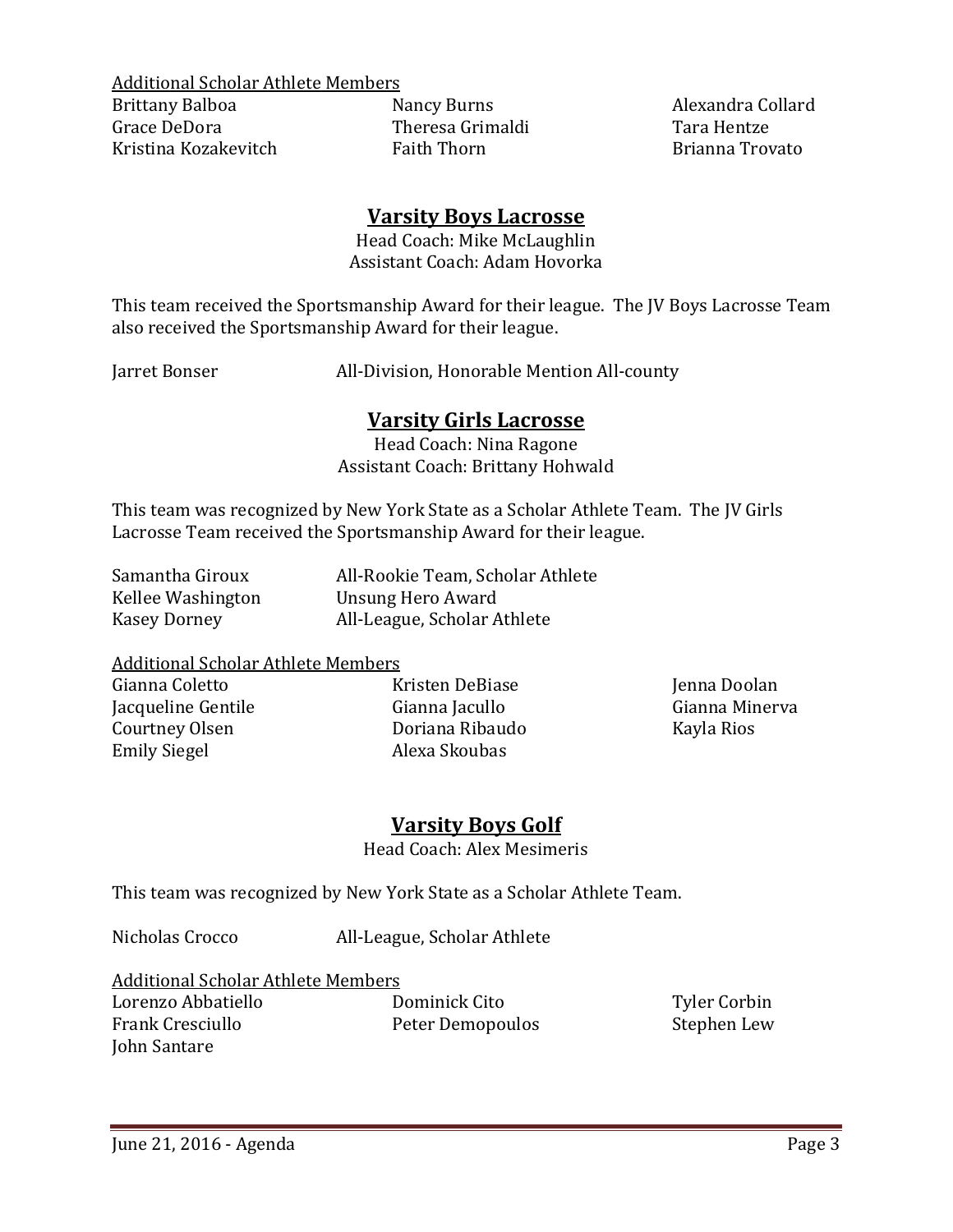# **Varsity Girls Golf**

Head Coach: Dave DePrima

This team was recognized by New York State as a Scholar Athlete Team.

Julia Jablonski All-League

Scholar Athlete Members Brittany Broccio Katlyn Colace Daniella Cornelia Samantha D'Antonio Jenna Pozankowski

# **Varsity Boys Tennis**

Head Coach: Anthony Tannacore

This team was League IV Champions and was recognized by New York State as a Scholar Athlete Team. Coach Tannacore was named League IV Coach of the Year.

| <b>Brandon Doogan</b>     | League IV Sportsmanship Award |
|---------------------------|-------------------------------|
| Kenneth Del Cid           | All-Division                  |
| David Mattessich          | All-Division                  |
| Kevin Chang               | All-League, Scholar Athlete   |
| Salvatore Mule            | All-League, Scholar Athlete   |
| <b>Timothy Mulholland</b> | All-League, Scholar Athlete   |
| Cagri Senlik              | All-League, Scholar Athlete   |
|                           |                               |

# Additional Scholar Athlete Members

Kyle Sogluizzo

Joseph Sanchez Sean Sanchez<br>Phat Tran

# **Varsity Boys Track**

Head Coach: Thomas Brouillard Assistant Coach: PJ Slackman

This team was recognized by New York State as a Scholar Athlete Team.

| All-Division, Scholar Athlete             |
|-------------------------------------------|
| All-Division                              |
| All-Division, All-League, Scholar Athlete |
| All-Division, All-League                  |
|                                           |

# Additional Scholar Athlete Members

Mohammad Abdullah Ryan Brown Joseph Curry Richard Incandela Peter Khazar Nasir Mahmood Ameen Ramsaran Benjamin Wilkonski

Michael Nacchia Tyler Neilson Shawn Paul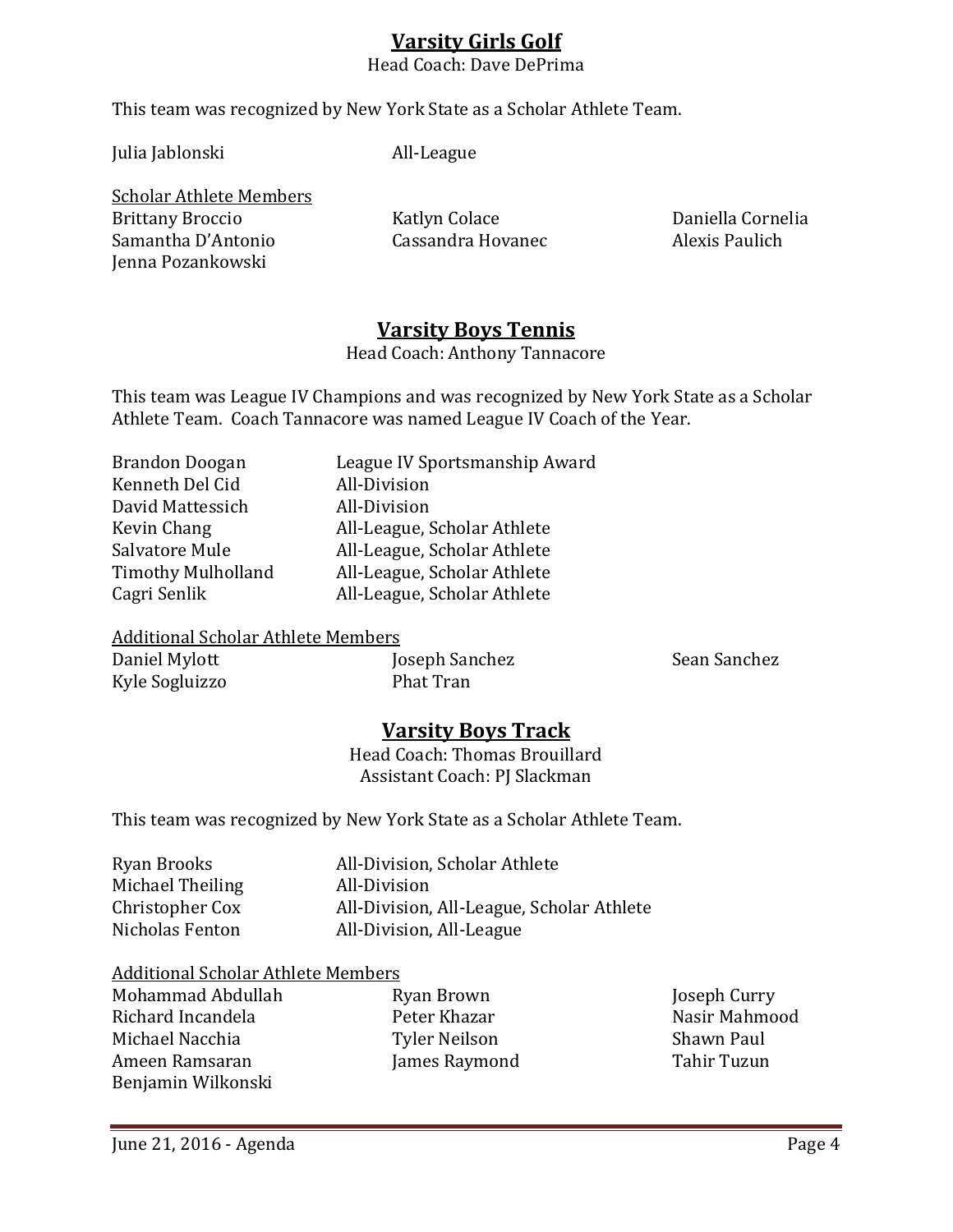# **Varsity Girls Track**

Head Coach: Jim Petti Assistant Coach: Kevin Marner

This team was recognized by New York State as a Scholar Athlete Team.

| Lynne Gbadamosi       | All-League                  |
|-----------------------|-----------------------------|
| Jennifer Huynh        | All-League, Scholar Athlete |
| Alexandria Maniscalco | All-League, Scholar Athlete |
| Victoria Major        | All-League, All-County      |
|                       |                             |

# Additional Scholar Athlete Members

- Isabella Aparicio Kelsey Bautista Alexarae Clark Lindsey Dominique Nailah Edm<br>Morgan Nugent Bisther Oke Morgan Nugent Esther Oke Temilope Oshikanlu Regina Plaisimond Bianca Punger Annamarie Ranni Michaela Rapisarda Dayanna Zuluaga-Romero
- 

Kaitlyn Cummings 1995 - Heather Dillon<br>Nailah Edmead 1997 - Domitilla Giordano Danielle Paulich *Jessica Phillips-Harris*<br>Bianca Punger Annamarie Ranni

**~~~**

## **Frost Softball**

Head Coach: Keri Schumacher

This team finished the season undefeated with a final record of 9-0-1.

Giavanna Pitagno<br>Iaelyn Rios **Taylor Quinone**<br>Katrina Rivera Kristina Stewart

Hillary Adugyamfi Jamie Borah Amanda Brown Elizabeth Legname Samantha Petrizzo Gabriella Picciocchi

**~~~**

Grace Canonica Julia Catanzano Haley Celona Sophie Giles Camryn Lefebvre Mackenzie Lefebvre Alyssa Rosano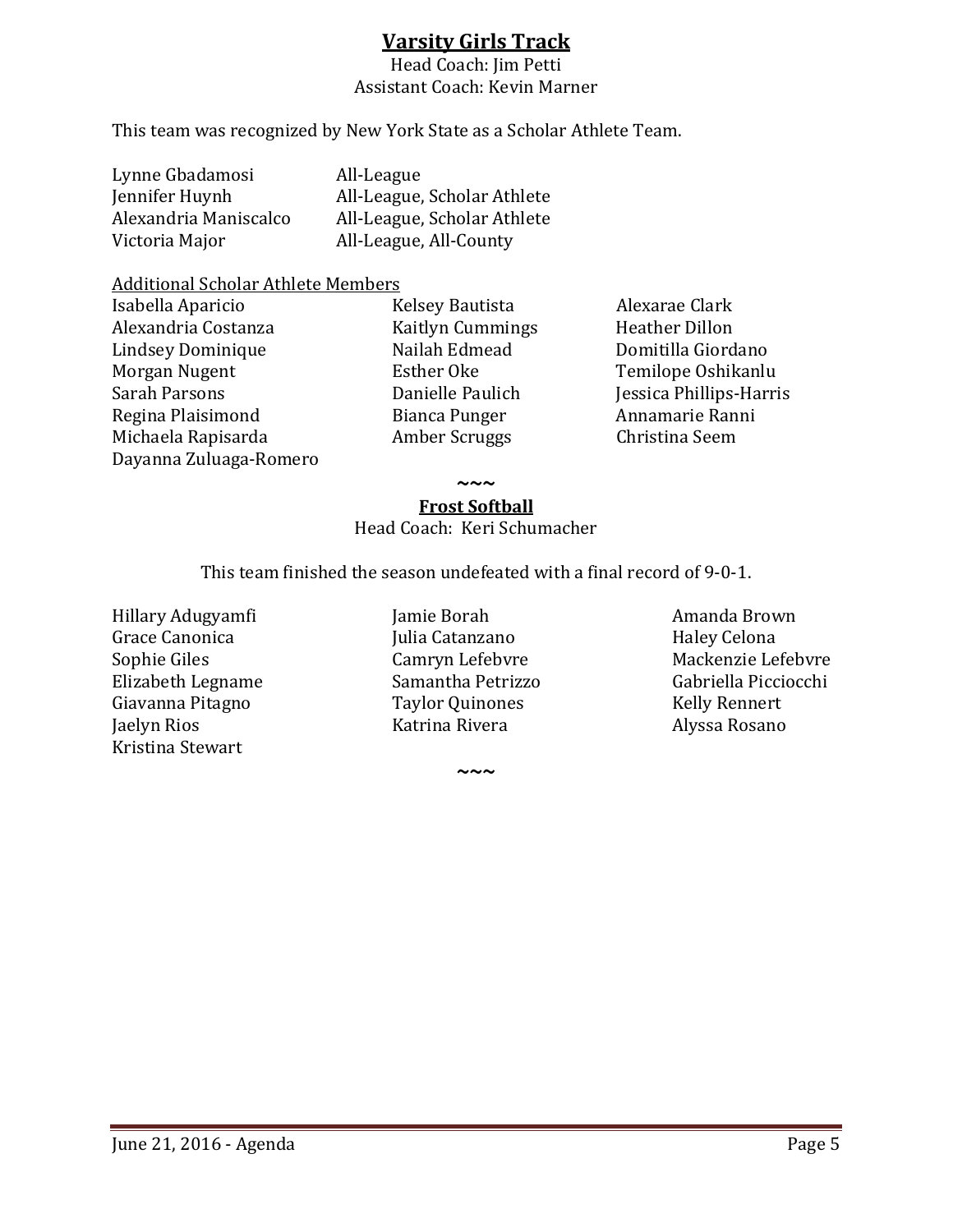# **2015-2016 DECA WINNERS**

Presented by Mr. Menig

Nicole Tudor, Apparel & Accessories Honorable Mention Suffolk Kate Vassallo, Food Marketing<br>
Parth Shah. Hotel & Lodging Management<br>
Honorable Mention Suffolk Parth Shah, Hotel & Lodging Management **Honorable Mention Suffolk**<br>Safinaz Zaman, Quick Serve Restaurant Management Honorable Mention Suffolk Safinaz Zaman, Quick Serve Restaurant Management

Eram Kabir, Accounting Applications Trophy Winner Suffolk Anthony Henkel, Food Marketing<br>
Ifrah Afzal, Quick Serve Restaurant Management<br>
Trophy Winner Suffolk Ifrah Afzal, Quick Serve Restaurant Management Trophy Winner Suffolk<br>Ryan Verdile, Sports & Entertainment Marketing Trophy Winner Suffolk Ryan Verdile, Sports & Entertainment Marketing

Shamikh Rana, Business Finance<br>
Kalvin Guver, Human Resources Management<br>
Trophy Winner Suffolk, State Participant Kalvin Guyer, Human Resources Management<br>Badar Zaman, Marketing Management Badar Zaman, Marketing Management Trophy Winner Suffolk, State Participant<br>
David Batkiewicz, Principles of Finance Trophy Winner Suffolk, State Participant

Travis Teng, Sports & Entertainment Marketing Trophy Winner Suffolk, State Participant<br>Samantha Knice & Lexi Paulich, Travel & Tourism Team Trophy Winners Suffolk, State Participants Samantha Knice & Lexi Paulich, Travel & Tourism Team

Ashley Ahmad, Kristina Kozakevitch, & Lauren Lazarte,

Stephen Lew, Automotive Services Marketing Trophy Winner Suffolk, Top 10 Test in NY<br>Martin Salgado, Food Marketing Trophy Winner Suffolk, Top 10 Test in NY Vincent Verdile, Human Resources Management<br>Sarah Qasir, Marketing Management Sarah Qasir, Marketing Management Trophy Winner Suffolk, Top 10 Test in NY<br>Trophy Winner Suffolk, Top 10 Test in NY Joewin James, Principles of Business Management<br>Joe Thomas, Principles of Hospitality Joe Thomas, Principles of Hospitality Trophy Winner Suffolk, Top 10 Test in NY<br>Bianca Taipe, Retail Merchandising Trophy Winner Suffolk, Top 10 Test in NY Dan Sebok, Sports & Entertainment Marketing Trophy Winner Suffolk, Top 10 Test in NY<br>Michael Mieses, Automotive Services Marketing Trophy Winner Suffolk, Top 10 Test & Top 10 Michael Mieses, Automotive Services Marketing

Malique Papailler, Sports & Entertainment Marketing

Kayla Griffin, Marketing Management 3<sup>rd</sup> Place Suffolk, 10<sup>th</sup> Place Overa<br>Tajriana Haque, Quick Serve Restaurant Management Trophy Winner Suffolk, 9<sup>th</sup> Place Tajriana Haque, Quick Serve Restaurant Management

Nick Gallo & Andrew Siford, Financial Services Team

Chloe Rosenberg, Apparel & Accessories Formation Suffolk, State Participant<br>Zack Cresciullo, Principles of Hospitality Honorable Mention Suffolk, State Participant Zack Cresciullo, Principles of Hospitality Honorable Mention Suffolk, State Participant<br>Glenn Hope, Principles of Marketing Honorable Mention Suffolk, Top 10 Test in NY Honorable Mention Suffolk, Top 10 Test in NY

Trophy Winner Suffolk, State Participant

Trophy Winners Suffolk, Top 10 Tests in NY

Trophy Winner Suffolk, Top 10 Test in NY<br>Trophy Winner Suffolk, Top 10 Role Play in NY Trophy Winner Suffolk, Top 10 Test in NY<br>Trophy Winner Suffolk, Top 10 Test in NY Trophy Winner Suffolk, Top 10 Test in NY<br>Trophy Winner Suffolk, Top 10 Test in NY Role Play in NY<br>Trophy Winner Suffolk, Top 10 Test & Top 10 Role Play in NY Ryan Byrne, Accounting Applications Honorable Mention Suffolk, 10<sup>th</sup> Place Overall in NY<br>3<sup>rd</sup> Place Suffolk, 10<sup>th</sup> Place Overall in NY Overall in NY<br>Trophy Winners Suffolk, 8<sup>th</sup> Place Overall in NY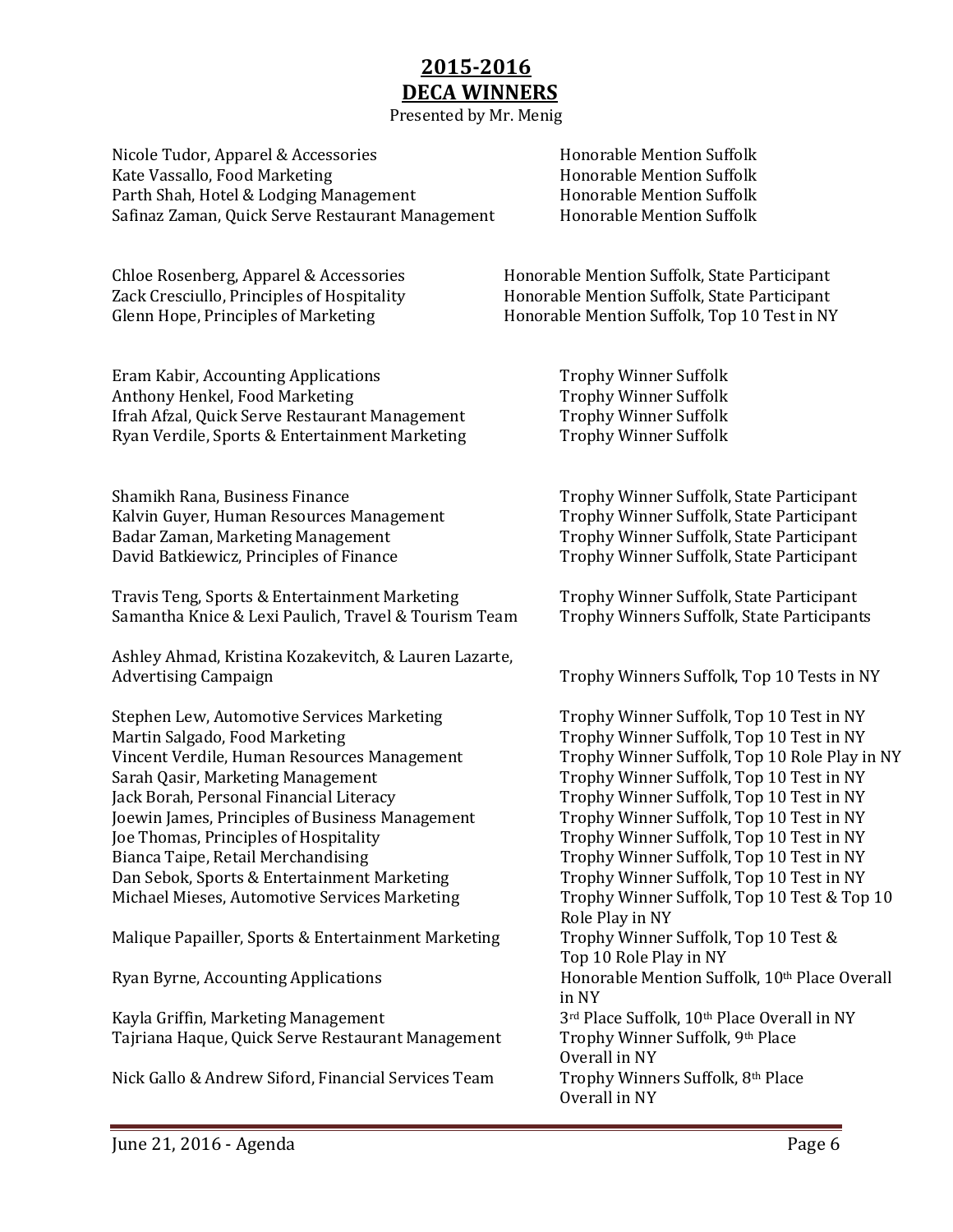Nicholas DiModica & John Santare, Financial Services Team 2<sup>nd</sup> Place Suffolk, 5<sup>th</sup> Place

Overall in NY, International Participants

Peter Demopoulos & Joe Sanchez, Marketing Communications Team Trophy Winners Suffolk,

1st Place Overall in NY, International Participants

# **~~~ School District Report Card Presentation by Dr. Sheridan and Ms. Skillen**

# **SEPTA Board Members Dianne Schuster and Robin Ruiz will present Frank Caliguiri with a plaque from Megan Schuster, Jake Ruiz and Bryan Guerriero**

**~~~**

**~~~**

# V. **NEW BUSINESS:**

# **1. THE DEER PARK SCHOOL DISTRICTS 2016-2017 BOARD OF EDUCATION MEETING CALENDAR**

*Recommend that the Board of Education approve the following Resolution:*

**RESOLVED,** that the Board of Education approve the Board of Education meeting calendar for the 2016-2017 school year.

# **2. THE DEER PARK SCHOOL DISTRICTS 2016-2017 PAYROLL CALENDAR**

*Recommend that the Board of Education approve the following Resolution:*

**RESOLVED,** that the Board of Education approve the 2016-2017 Payroll Calendar.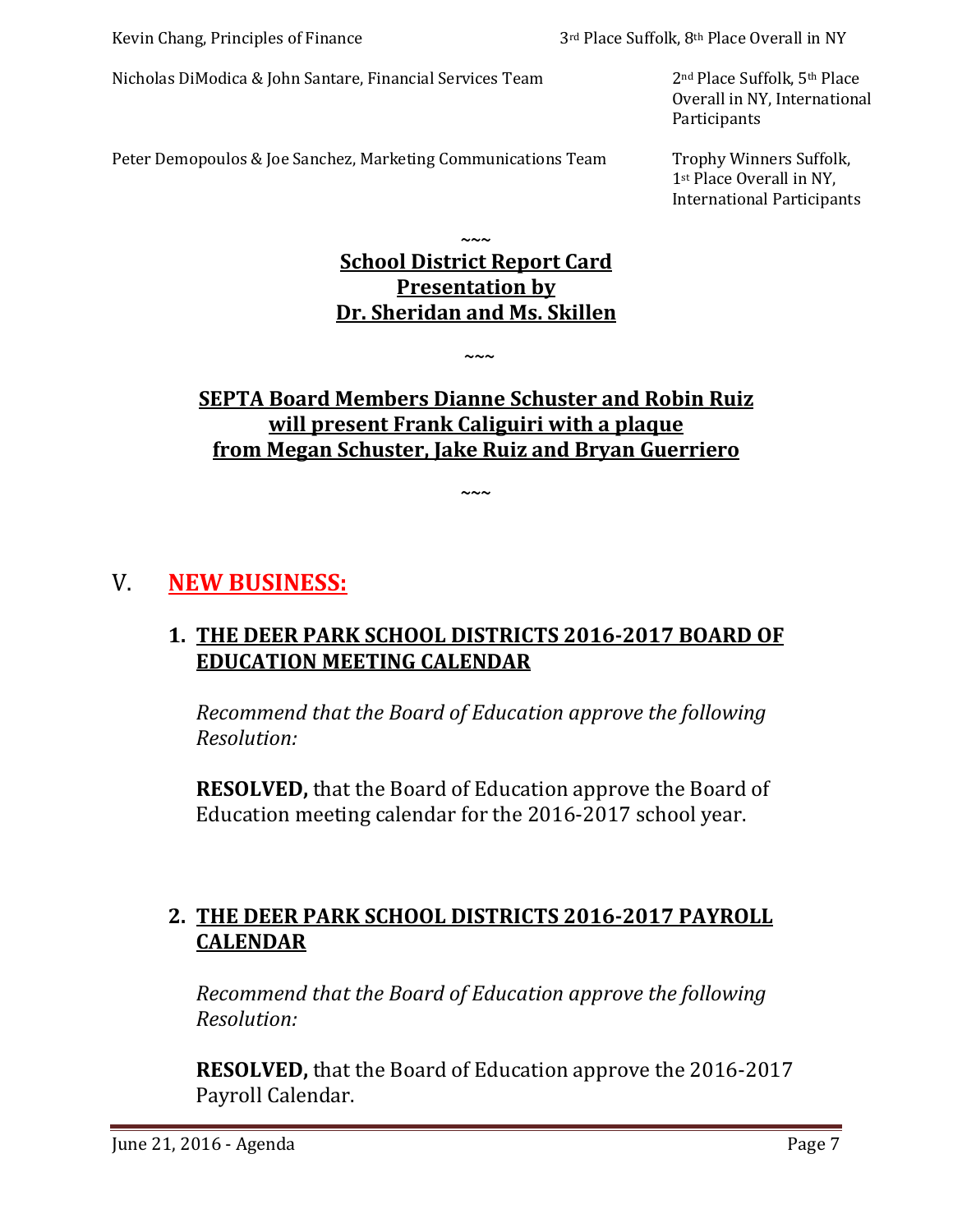# **3. TRANSFER OF EXCESS FUND BALANCE FROM 2015-2016**

*Recommend that the Board of Education approve the following Resolution:*

**RESOLVED**, that the Board of Education hereby approves the transfer of excess fund balance from the 2015-2016 fiscal year to the following reserves:

*Retirement contribution, Workers Compensation, Unemployment Insurance and Employee Benefit Accrued Liability* in the amount not to exceed \$800,000 each.

# **4. DONATION OF A BUDDY BENCH TO MAY MOORE**

*Recommend that the Board of Education approve the following Resolution:*

**RESOLVED**, that the Board of Education approve the donation of a Buddy Bench to May Moore.

FURTHER RESOLVED, that this bench is being donated by Richard Monsky as part of this Eagle Scout Project. This buddy bench will be placed next to the May Moore playground and will be used as a location for students to come to if they are in need of a play partner.

# **5. FIRST READING OF POLICIES**

*Recommend that the Board of Education approve the following Resolution:*

**RESOLVED**, that the Board of Education approve revisions to the following policies:

- #5100 Attendance
- #8130 School Safety Plans and Teams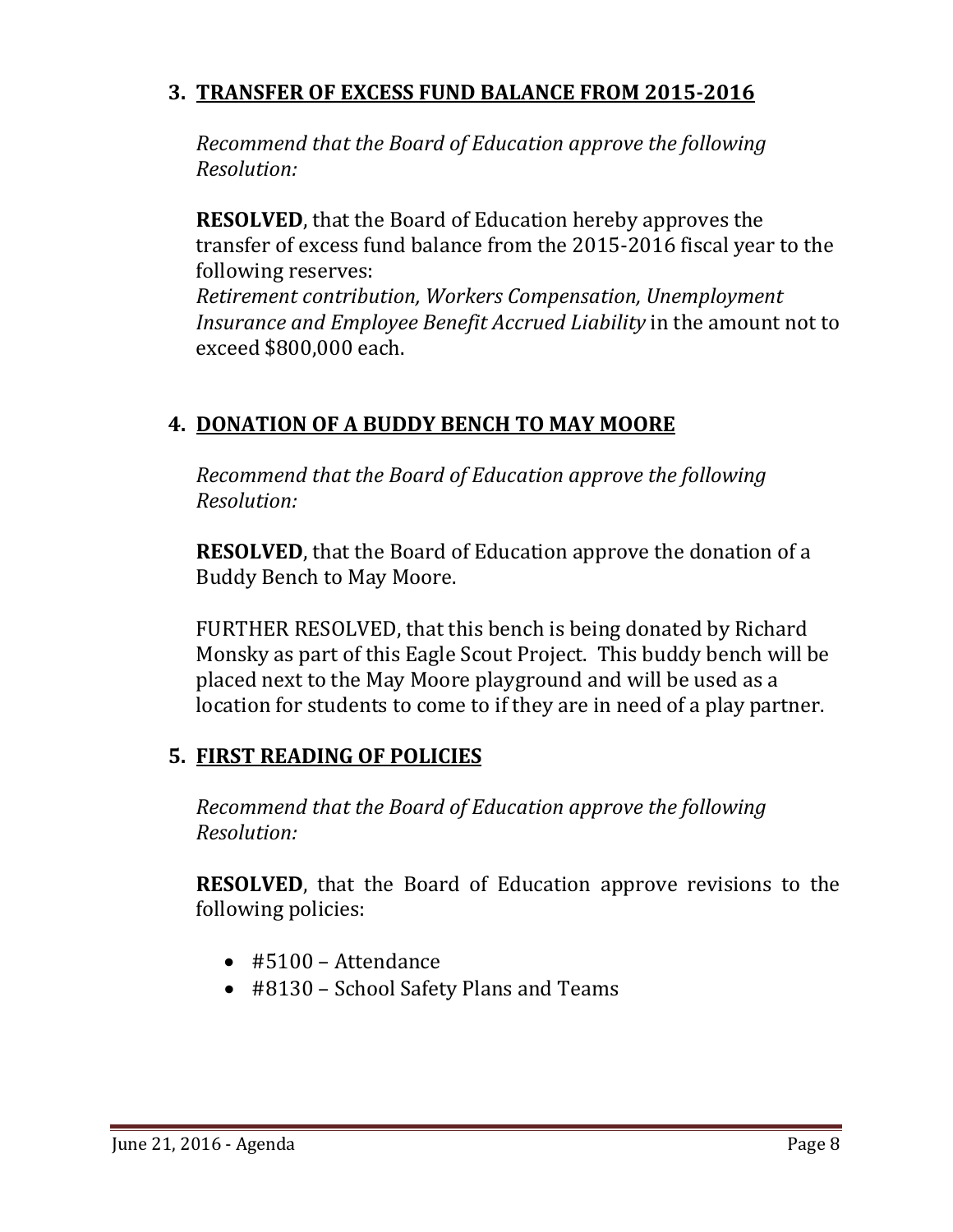# VI. **APPROVAL OF SCHEDULES**

*Recommend, that the Board of Education approve the following schedules collectively:*

# **NON-INSTRUCTIONAL**

## **SCHEDULE -- CS --CHANGE OF SALARY/ STATUS (Non-Instructional)**

## **William Fitzgerald**

Deer Park High School<br>Position: Night M Position: Night Man-in-Charge<br>Salary/Step: \$500/yr stipend Salary/Step: \$500/yr stipend<br>Effective 7/1/2016  $7/1/2016$ 

## **Edward Phelan**

Deer Park High School<br>Position: Custod Position: Custodian (day)<br>Salary/Step: \$59, \$59,184 Step 17 Effective 7/1/2016 Change from night (in-charge) to days (Sunday-Thursday)

## **Anthony Santoro**

Deer Park High School<br>Position: Custod Custodian (day)<br>No Change Salary/Step:<br>Effective  $7/1/2016$ Change of status from Sunday-Thursday to Monday-Friday

## **SCHEDULE -- MM --REINSTATEMENT (Non-Instructional)**

#### **Luis Chamaidan**

Transportation<br>Position: Transportation Aide<br>\$17.26/hr Salary/Step:<br>Effective  $6/6/2016$ 

#### **SCHEDULE -- NN --APPOINTMENTS (Non-Instructional)**

#### **William Curran**

Robert Frost Middle School<br>Position: Night Custoo Position: Night Custodial Aide<br>Salary/Step: \$40,751  $$40,751 + $650$  Step 1 Effective 6/1/2016 Salary prorated at \$3,448 + \$55 (night differential)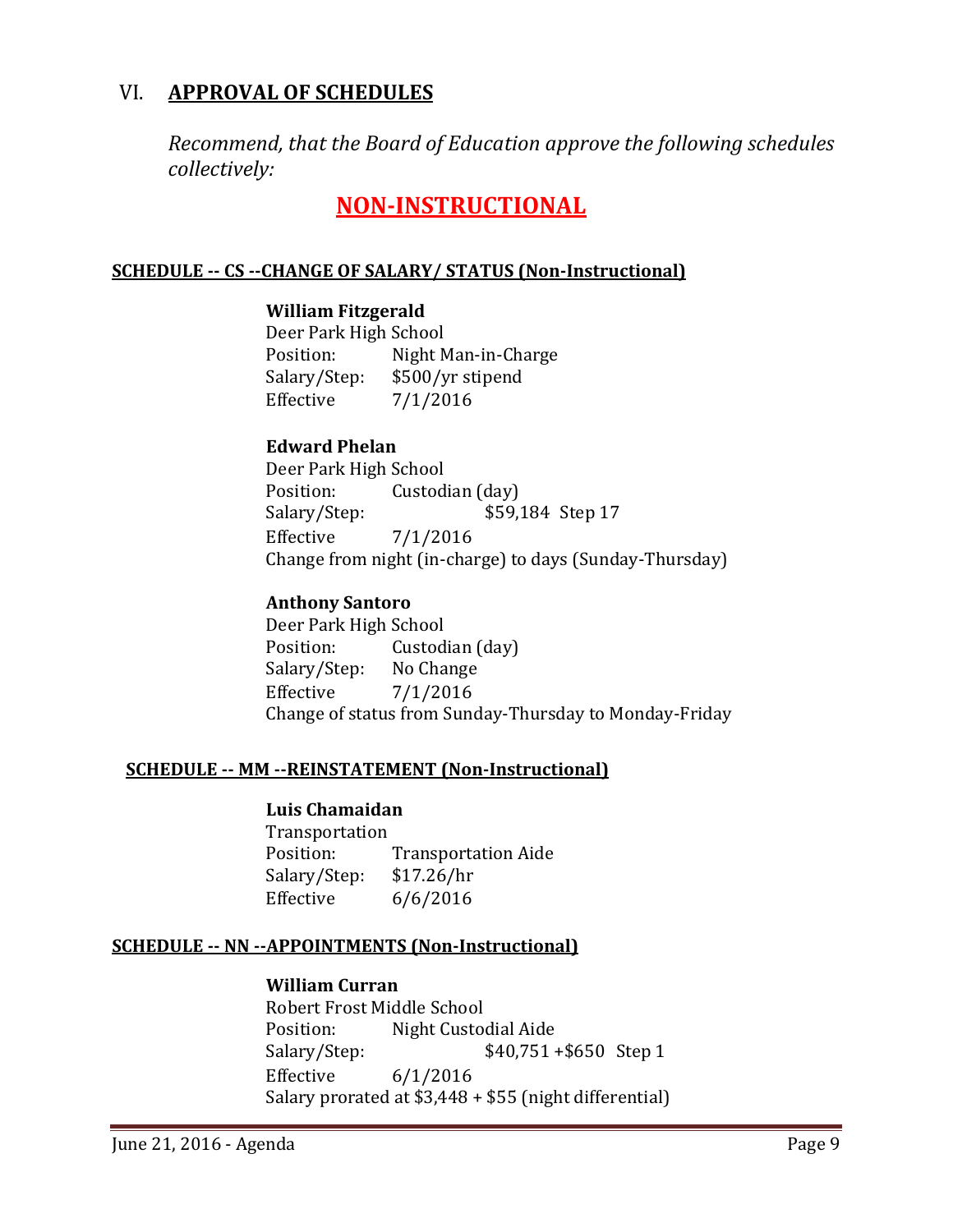## **Thomas Eser**

Deer Park High School<br>Position: Night C Position: Night Custodial Aide<br>Salary/Step: \$40,751 +  $$40,751 + $650$  Step 1 Effective 7/1/2016 \$650 = Night Differential

# **Jane Konnerth**

Memorial<br>Position: Position: Office Applications Specialist<br>Salary/Step: \$56,534 Step 1 \$56,534 Step 1 Effective 6/13/2016 Salary prorated at \$3,044

# **Melissa Russo**

Transportation<br>Position: Non-Instructional Bus Aide<br>\$15.26/hr Salary/Step: \$15.26/hr Step 1 Effective 6/20/2016

## **Davis Wong**

Robert Frost Middle School<br>Position: Night Custoo Position: Night Custodial Aide<br>Salary/Step: \$40,751 +  $$40,751 + 650$  Step 1 Effective 7/1/2016 \$650 = Night Differential

## **SCHEDULE -- NNS --REGULAR (PERMANENT) SUBSTITUTES (Non-Instructional)**

## **Jean Skaalerud**

District Wide Permanent Substitute Float Nurse<br>\$150/day Salary/Step:<br>Effective  $9/1/2016 - 6/30/2017$ 

# **Joanne Zinck**

District Wide Permanent Substitute Float Nurse<br>\$150/day Salary/Step:<br>Effective Effective 9/1/2016 - 6/30/2017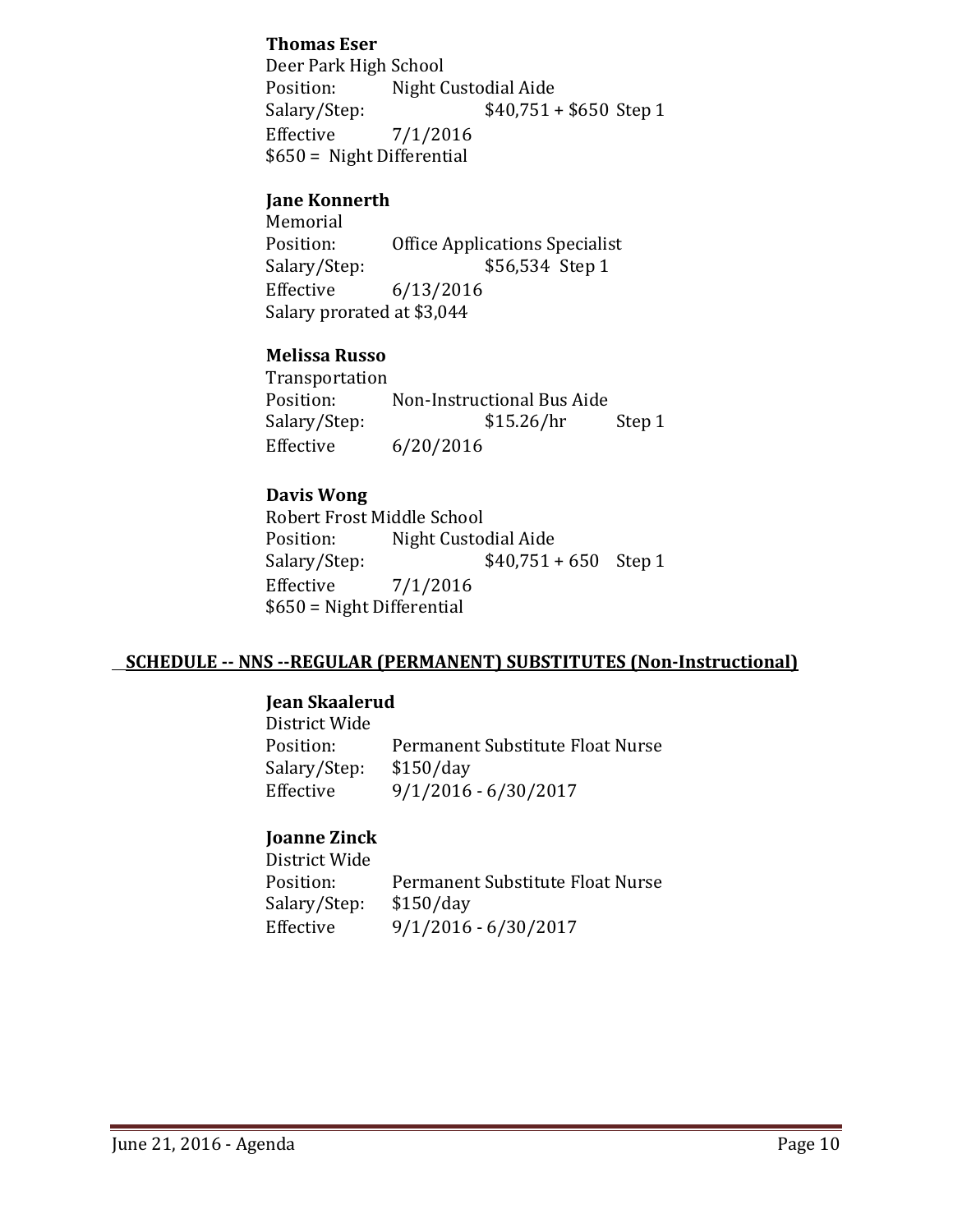# **SCHEDULE -- OO --RESIGNATIONS / RETIREMENTS / REMOVALS / TERMINATIONS (Non-Instructional)**

# **Jeffrey Barnes**

Transportation<br>Position: **Bus Driver** Salary/Step:  $6/10/2016$ Resignation. No outstanding obligation to the district

## **Frank Grosso**

District Wide Substitute Custodian Salary/Step:<br>Effective  $6/15/2016$ Termination. No outstanding obligation to the district.

# **John Tobia**

Transportation<br>Position: **Bus Driver** Salary/Step:<br>Effective  $6/24/2016$ Resignation. No outstanding obligation to the district.

# **SCHEDULE -- QQ --LEAVES OF ABSENCE (Non-Instructional)**

# **Thomas Anatra**

Memorial<br>Position: Groundsman Salary/Step:  $6/2/2016 - 6/24/2016$ Extension of Unpaid Medical LOA (WC)

# **Janice Crandall**

St. Cyril<br>Position: Non-Instructional Aide Salary/Step:  $5/31/2016 - 6/20/2016$ Extension of Unpaid Medical LOA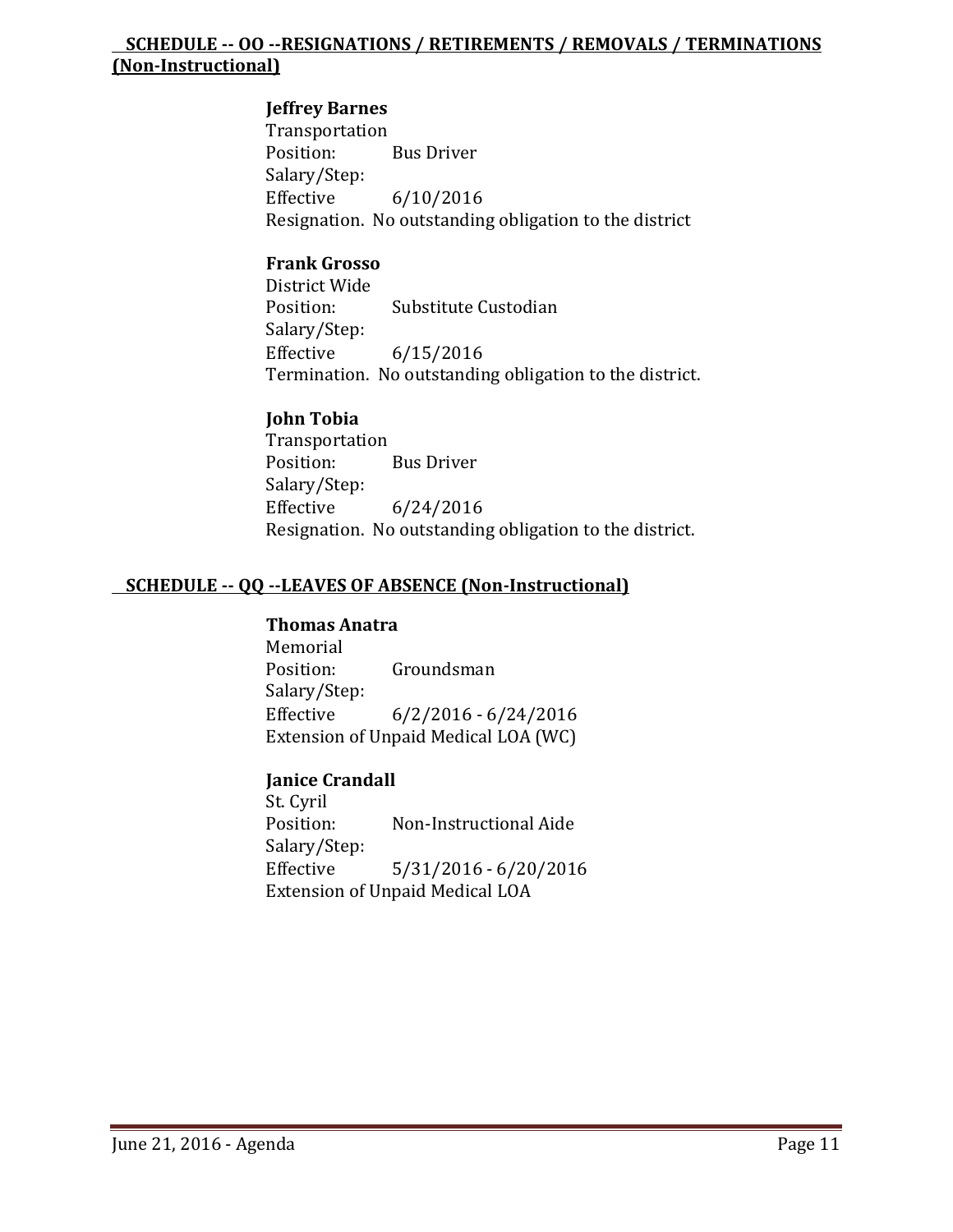# **Lisa Depre**

John Quincy Adams School<br>Position: Non-Instrue Non-Instructional Cafeteria Aide Salary/Step: Effective 5/27/2016 - 6/23/2016 Extension of Unpaid Medical LOA

# **Anthony Grimaldi**

Transportation<br>Position: **Bus Driver** Salary/Step:  $5/27/2016 - 6/30/2016$ Extension of Unpaid Medical LOA (FMLA)

# **James Kerr**

Transportation<br>Position: **Bus Driver** Salary/Step: Effective 6/15/2016 - 6/24/2016 Extension of Unpaid Medical LOA (W/C)

#### **Susan McCann-Crescenzo**

Deer Park High School<br>Position: Attenda Attendance Aide Salary/Step:<br>Effective  $6/8/2016 - 6/20/2016$ Unpaid Medical LOA (FMLA)

# **Martin Schwartz**

Transportation<br>Position: Bus Driver Salary/Step:<br>Effective  $5/11/2016 - 6/30/2016$ 5/11/16-5/17/16 Paid Medical LOA (FMLA) 5/18/16-6/30/16 Unpaid Medical LOA (FMLA)

# **Bunnie Smith**

Transportation<br>Position: **Bus Driver** Salary/Step:<br>Effective Effective 6/11/2016 - 7/11/2016 Extension of Unpaid Medical LOA (FMLA)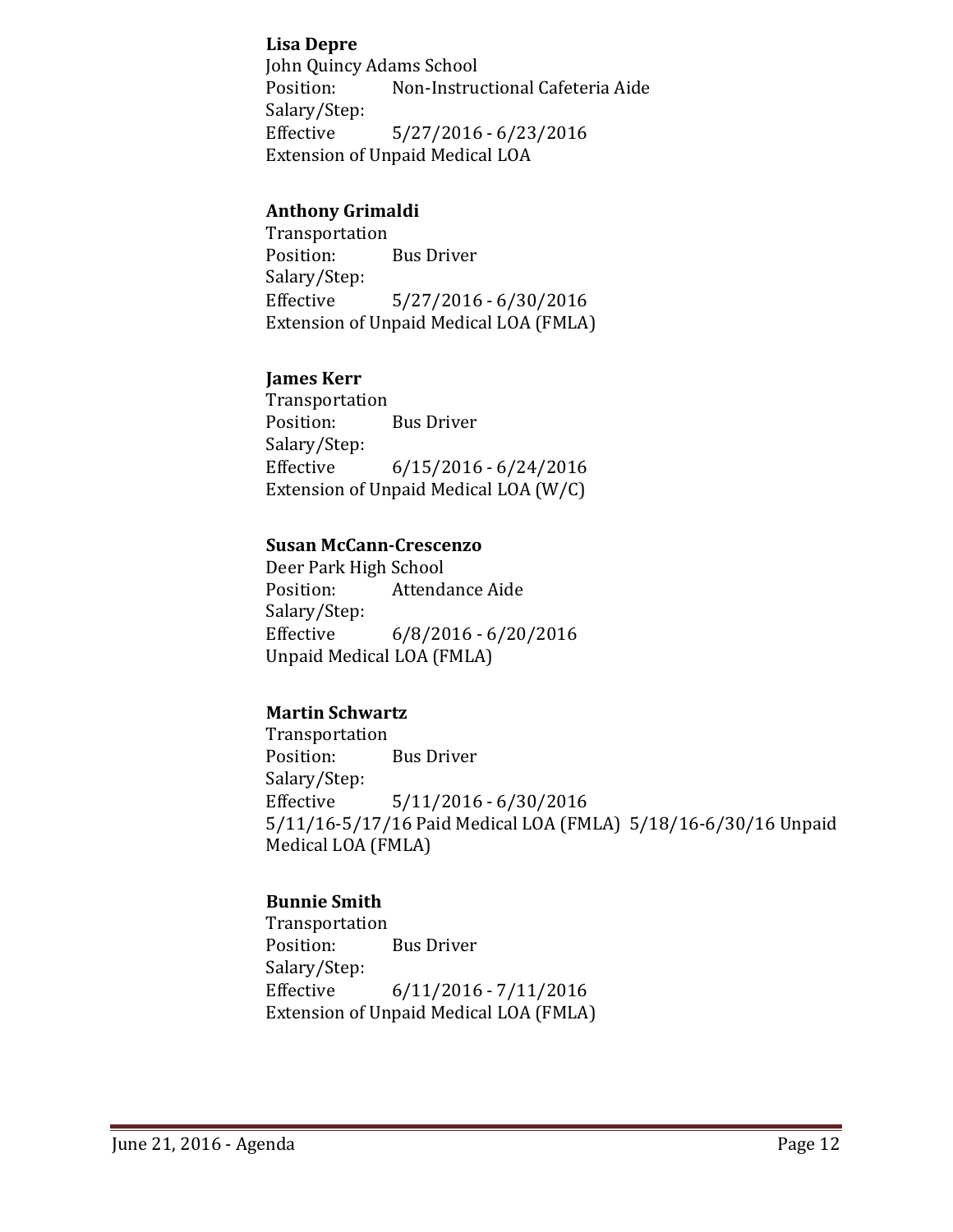# **Jerri Sokol**

Transportation<br>Position: **Bus Driver** Salary/Step: Effective 6/18/2016 - 7/10/2016 Extension of Unpaid Medical LOA (FMLA)

# **Paul Vultaggio**

Memorial<br>Position: Groundsman Salary/Step:  $6/10/2016 - 8/8/2016$ Extension of Unpaid Medical LOA (W/C)

# **John Warner**

Transportation<br>Position: **Bus Driver** Salary/Step: Effective 6/11/2016 - 6/30/2016 Extension of Unpaid Medical LOA (FMLA)

# **SCHEDULE -- TPA --TEMPORARY ASSIGNMENT (Non-Instructional)**

# **Pasqua Girani**

John F Kennedy Intermediate School<br>Position: Summer School Nurse Position: Summer School Nurse<br>Salary/Step: \$31.77 per hour Salary/Step: \$31.77 per hour<br>Effective 8/8/2016 - 8/12 Effective 8/8/2016 - 8/12/2016 4 hours per day/5 days per week

## **Monique Hornik**

John F Kennedy Intermediate School<br>Position: Summer School Nurse Position: Summer School Nurse<br>Salary/Step: \$39.72 per hour Salary/Step: \$39.72 per hour<br>Effective 7/5/2016 - 8/5/  $7/5/2016 - 8/5/2016$ 4 hours per day/5 days per week

# **David Lewis**

John F Kennedy Intermediate School<br>Position: Security Guard for Su Security Guard for Summer School<br>\$18 per hour Salary/Step: Effective 7/5/2016 - 8/12/2016 5 days per week/4 hours per day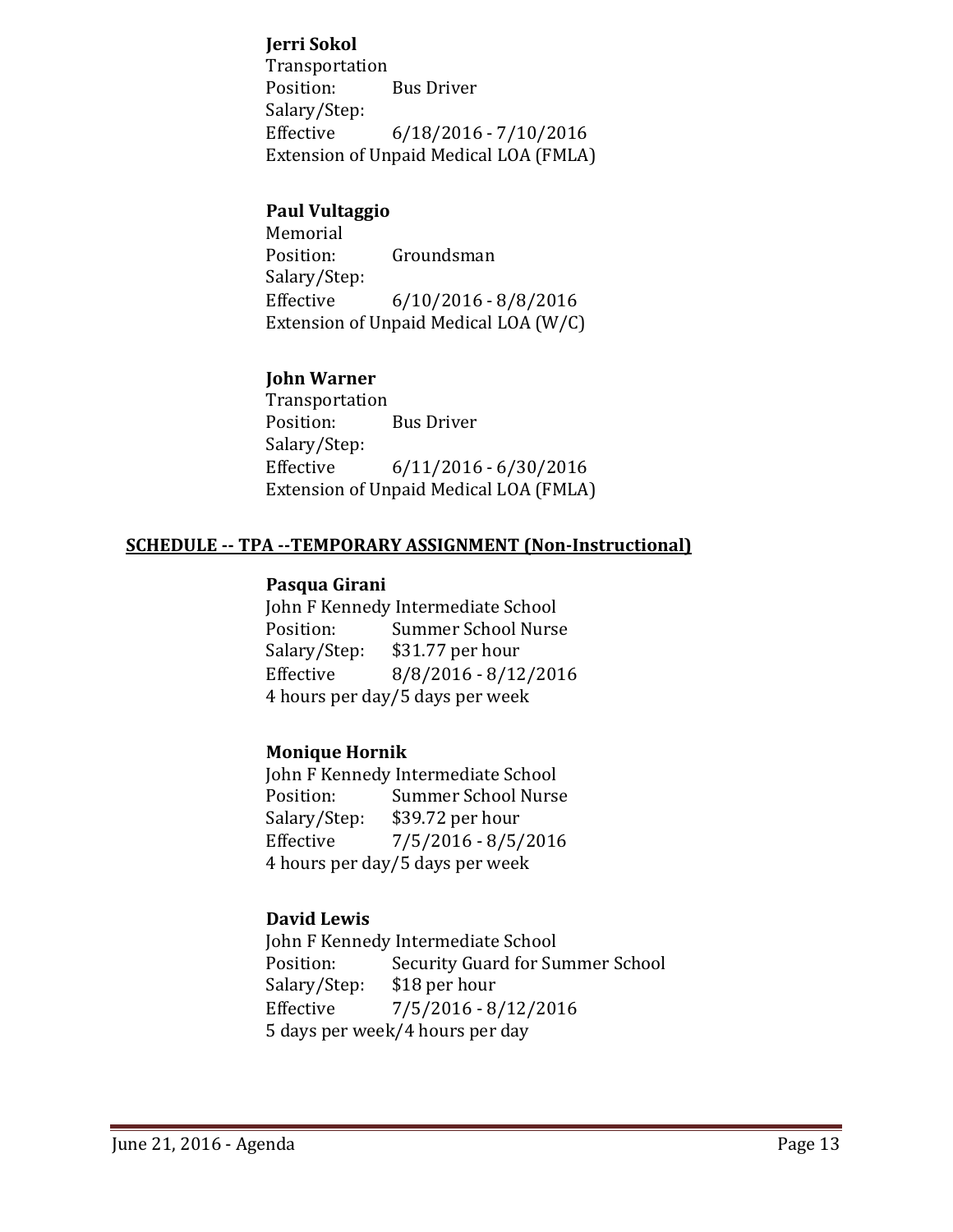# **David Lopez**

John F Kennedy Intermediate School<br>Position: Substitute Security G Position: Substitute Security Guard for Summer School<br>Salary/Step: \$18 per hour Salary/Step: \$18 per hour<br>Effective 7/5/2016 - 8,  $7/5/2016 - 8/12/2016$ 

## **Robert Loy**

Deer Park High School<br>Position: Certifie Position: Certified Pool Operator<br>Salary/Step: \$300 per year Salary/Step: \$300 per year<br>Effective 1/28/2016 Effective 1/28/2016 Stipend prorated at \$127.65

# **Edward Phelan**

Deer Park High School<br>Position: Certifie Position: Certified Pool Operator<br>Salary/Step: \$300 per year Salary/Step: \$300 per year<br>Effective 1/28/2016 Effective 1/28/2016 Stipend prorated at \$127.65

# **Jose Seda**

John F Kennedy Intermediate School<br>Position: Security Guard for Su Security Guard for Summer School<br>\$18 per hour Salary/Step:<br>Effective  $7/5/2016 - 8/11/2016$ 4 days per week/4 hours per day

# **SCHEDULE -- TRN --TRANSFERS (Non-Instructional)**

## **Laura Franco**

Memorial<br>Position: Clerk Typist Salary/Step: Effective 7/1/2016 Transfer from B&G to IT due to district needs

## **Carol Ottersen**

Memorial<br>Position: Clerk Typist Salary/Step:<br>Effective  $7/1/2016$ Transfer from PPS to B&G due to district needs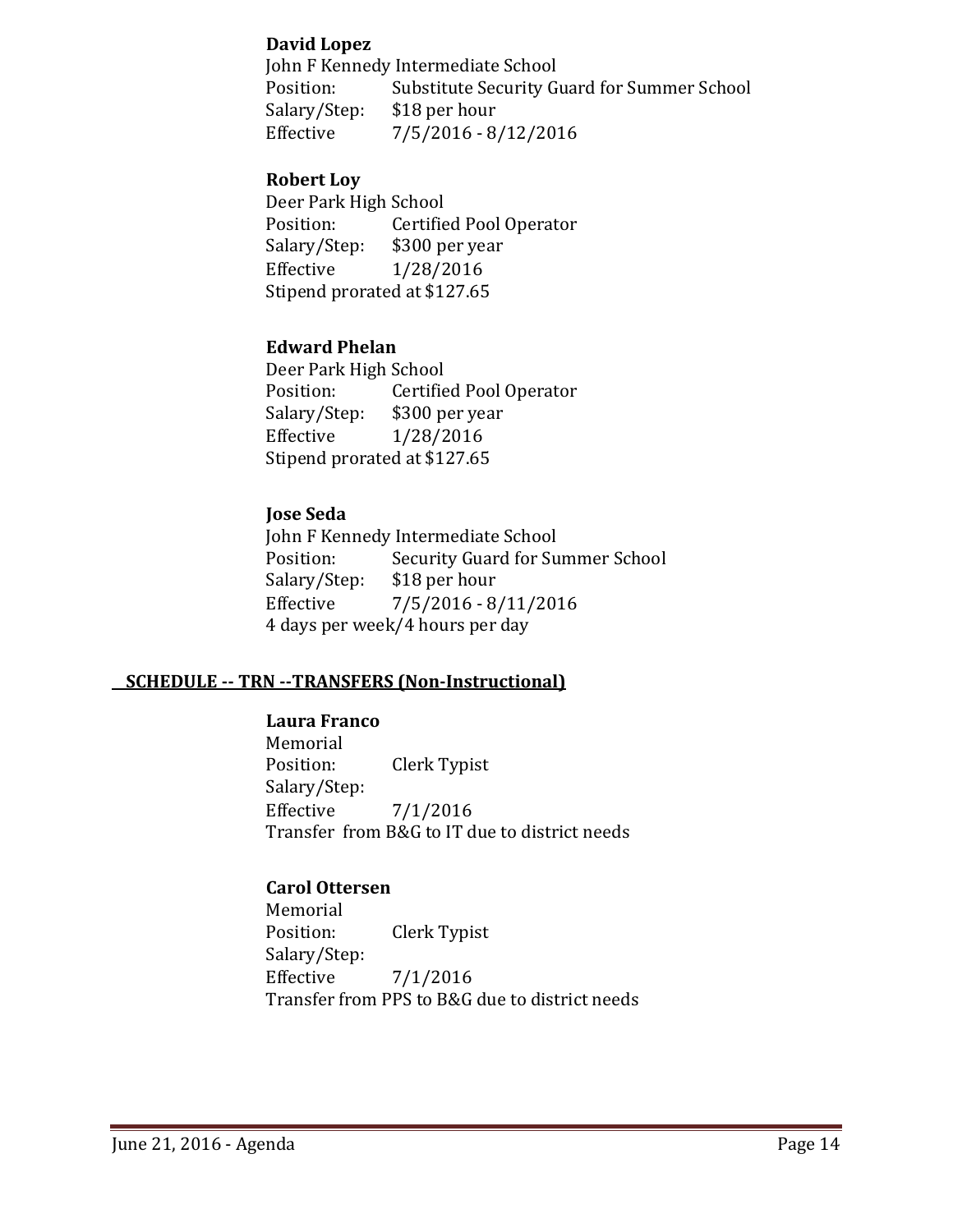**Kathryn Tarzi**

District Office Clerk Typist Salary/Step: Effective 7/1/2016 Transfer from IT to PPS due to district needs

# **INSTRUCTIONAL**

# **SCHEDULE -- CSS --CHANGE OF STATUS / SALARY (Instructional)**

# **Marguerite Jimenez**

District Office Assistant Superintendent for Business & Operations<br>\$185,000 Salary/Step:<br>Effective  $7/1/2016$ 

# **SCHEDULE -- L --PART-TIME APPOINTMENTS (Instructional)**

## **Maria Gomez**

Deer Park High School<br>Position: 4 Span Position: .4 Spanish Teacher<br>Salary/Step: \$61,524 \$61,524 MA/Step 1 Effective 9/1/2016 - 6/30/2017 Salary prorated at \$24,609.60

# **Amanda Luciano**

District Wide Position: .8 Psychologist<br>Salary/Step: \$61 \$61,524 MA/Step 1 Effective 9/1/2016 - 6/30/2017 Salary prorated at \$49,219.20 (\$24,609.60 from code F22501501602 & \$24,609.60 from code

# **Briana Nussbaum**

Deer Park High School Position: .5 Art Teacher<br>Salary/Step: \$6. \$62,908 MA/Step 2 Effective 9/1/2016 - 6/30/2016 Salary prorated at \$31,454 Position split: HS/RF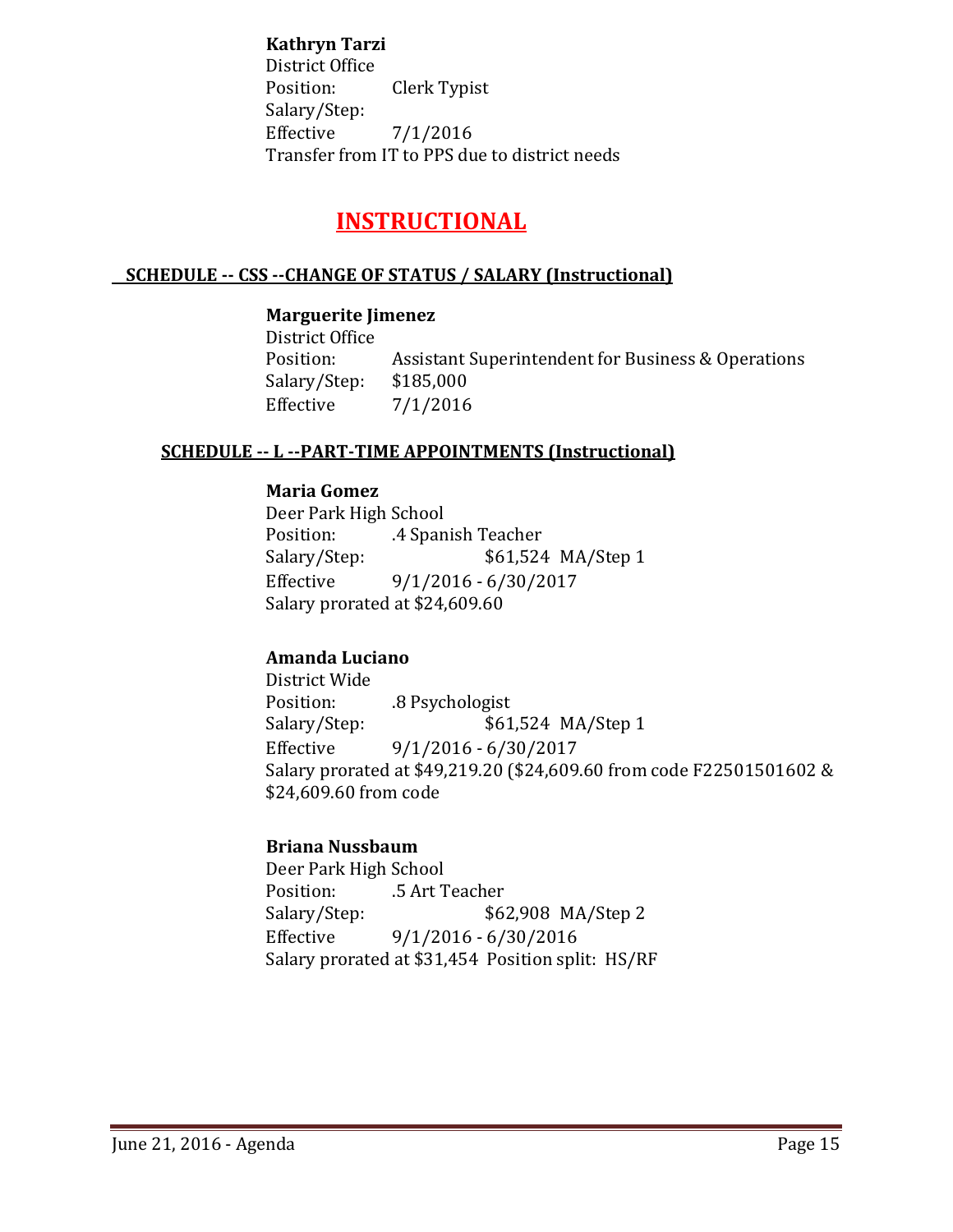## **SCHEDULE -- LR --LONG TERM SUBSTITUTE / LEAVE REPLACEMENT (LR) APPOINTMENTS (Instructional)**

#### **Nina Ragone**

John F Kennedy Intermediate School<br>Position: Leave Replacement ( Position: Leave Replacement (LTS) Elementary Teacher<br>Salary/Step: \$61,524 MA/Step 1 Salary/Step: \$61,524 MA/Step 1<br>Effective 6/13/2016 - 6/24/2016  $6/13/2016 - 6/24/2016$ (J. Simet) Salary prorated at \$3,076

# **Conor Reilly**

Deer Park High School Position: Leave Replacement (LTS) Social Studies Teacher<br>Salary/Step: \$56,285 BA/Step 1 \$56,285 BA/Step 1 Effective 9/1/2016 - 6/30/2017 (C. Kauter)

## **SCHEDULE -- N --PROBATIONARY TEACHER (Instructional) \***

# **Alannah Boccard**

May Moore School<br>Position: Pro Position: Probationary Special Education Teacher<br>Salary/Step: \$61,524 MA/Step 1 \$61,524 MA/Step 1 Effective 9/1/2016 - 8/31/2020

# **Rachel Chalmers**

Deer Park High School<br>Position: Probati Position: Probationary Guidance Counselor<br>Salary/Step: \$62,908 MA/Step 2 \$62,908 MA/Step 2 Effective 9/1/2016 - 10/31/2019

## **Daniel Franco**

May Moore School<br>Position: Pro Position: Probationary Special Education Teacher<br>Salary/Step: \$56,285 BA/Step 1 \$56,285 BA/Step 1 Effective 9/1/2016 - 8/31/2020

# **Jaclyn Stein**

John Quincy Adams School Position: Probationary Special Education Teacher<br>Salary/Step: \$61,524 MA/Step 1 Salary/Step: \$61,524 MA/Step 1<br>Effective 9/1/2016 - 8/31/2020  $9/1/2016 - 8/31/2020$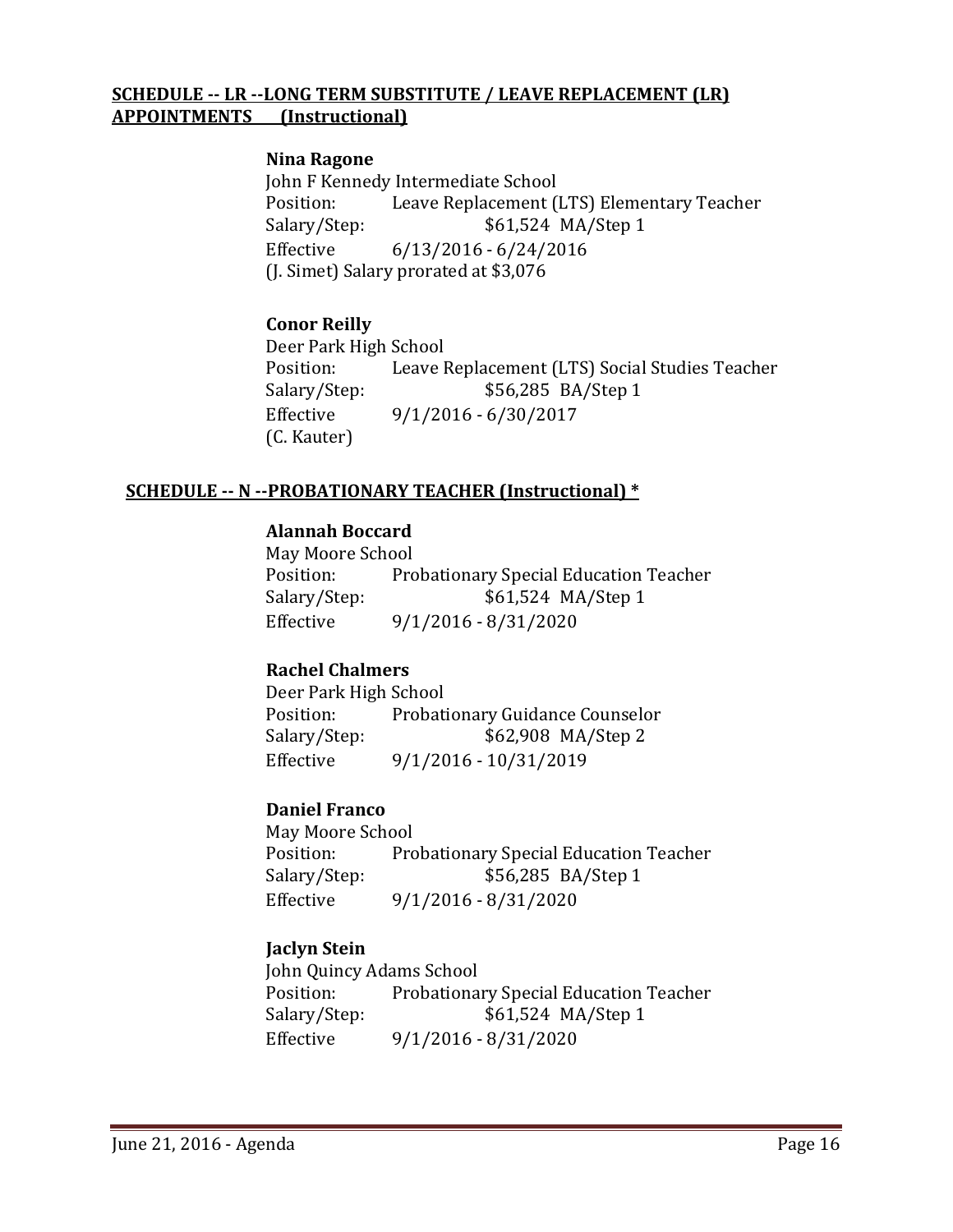**Joseph Verdicchio** John F Kennedy Intermediate School Position: Probationary Special Education Teacher<br>Salary/Step: \$61,524 MA/Step 1 Salary/Step: \$61,524 MA/Step 1<br>Effective 9/1/2016 - 8/31/2020 Effective 9/1/2016 - 8/31/2020

\*Except to the extent required by the applicable provisions of Education Law 2509, 2573, 3212 and 3014, in order to be granted tenure the classroom teacher or building administrator shall have received composite or overall annual professional performance review ratings pursuant to Education Law 3012-c and/or 3012-d of either effective or highly effective in at least three (3) of the four (4) preceding years and if the classroom teacher or administrator receives an ineffective composite or overall rating in the final year of the probationary period he or she shall not be eligible for tenure at that time.

## **SCHEDULE -- NAS --ADMINSTRATIVE / SUPERVISORY APPOINTMENTS (Instructional) \***

#### **Michelle Kwon**

| District Wide |                                                |
|---------------|------------------------------------------------|
| Position:     | Probationary ELA, Reading & Library Curriculum |
| Associate     |                                                |
| Salary/Step:  | \$102,000                                      |
| Effective     | $7/1/2016 - 6/30/2020$                         |

#### **Philip Paniccia**

| Robert Frost Middle School |                                  |
|----------------------------|----------------------------------|
| Position:                  | Probationary Associate Principal |
| Salary/Step:               | \$115,000                        |
| Effective                  | $7/1/2016 - 6/30/2020$           |

\*Except to the extent required by the applicable provisions of Education Law 2509, 2573, 3212 and 3014, in order to be granted tenure the classroom teacher or building administrator shall have received composite or overall annual professional performance review ratings pursuant to Education Law 3012-c and/or 3012-d of either effective or highly effective in at least three (3) of the four (4) preceding years and if the classroom teacher or administrator receives an ineffective composite or overall rating in the final year of the probationary period he or she shall not be eligible for tenure at that time.

## **SCHEDULE -- NPS --PER DIEM SUBSTITUTES (Instructional)**

#### **Nancy Wolman**

District Wide Per-Diem Substitute Teacher<br>\$110/day Salary/Step:<br>Effective  $6/1/2016 - 6/30/2016$ French, Spanish, Elementary and S.S certifications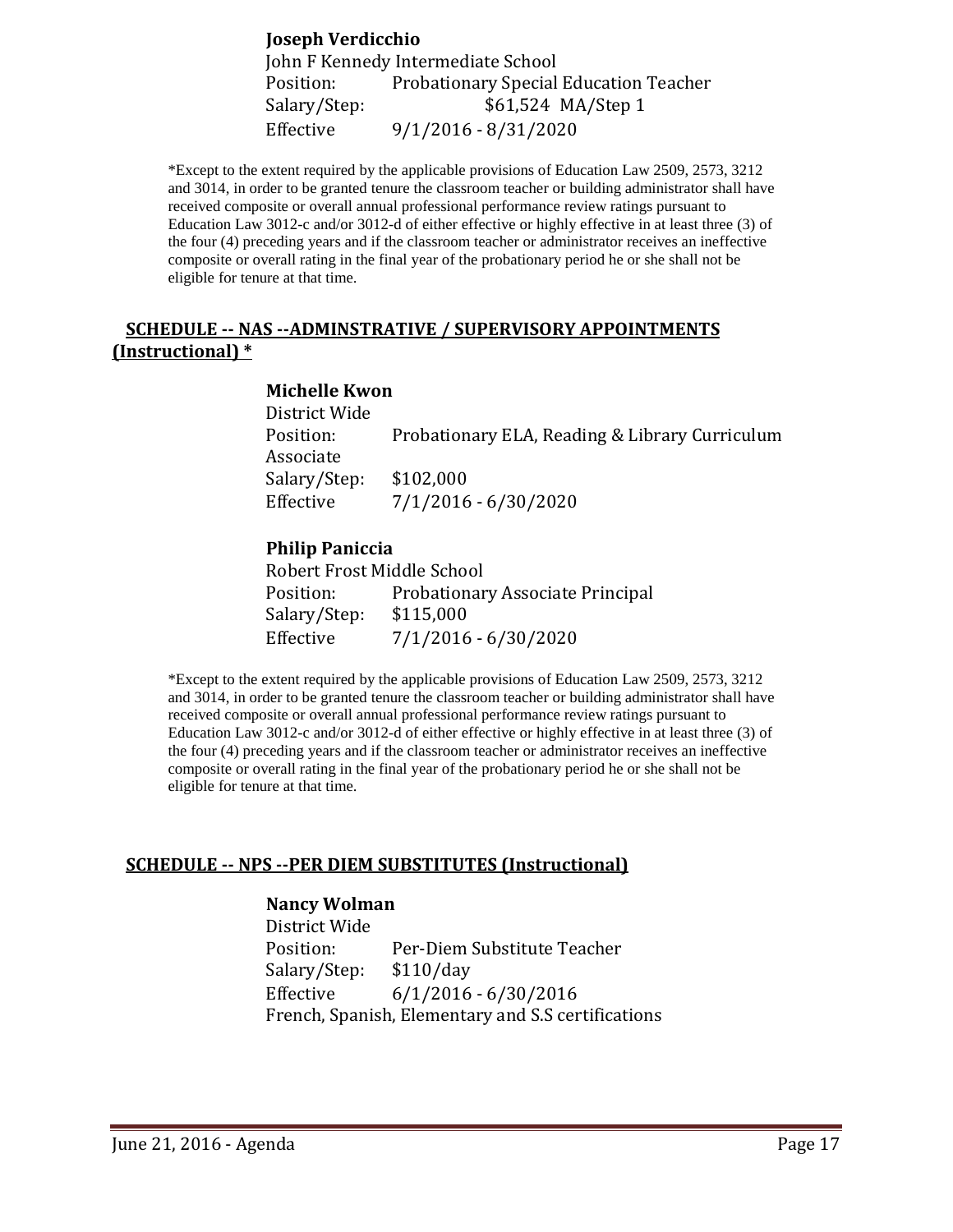#### **SCHEDULE -- NS --PERMANENT SUBSTITUTES (Instructional)**

#### **Maria Gomez**

Deer Park High School .6 Permanent Substitute Teacher<br>\$125/day Salary/Step:<br>Effective Effective 9/1/2016 - 6/30/2017 Salary prorated at \$75 per day

## **Briana Nussbaum**

Deer Park High School .5 Permanent Substitute Teacher<br>\$125/day Salary/Step:<br>Effective  $9/1/2016 - 6/30/2016$ Salary prorated at \$62.50/day

## **Marie Racano**

Deer Park High School<br>Position: Permai Permanent Substitute<br>\$125/day Salary/Step:<br>Effective  $6/1/2016 - 6/30/2016$ (C. Lynch)

# **Danielle Renna**

Robert Frost Middle School<br>Position: Permanent! Permanent Substitute Teacher<br>\$125/day Salary/Step:<br>Effective  $6/1/2016 - 6/14/2016$ (J. Heeg)

# **Kaitlyn Sullivan**

Deer Park High School<br>Position: Permai Permanent Substitute (Guidance)<br>\$125/day Salary/Step:<br>Effective Effective 9/1/2016 - 6/30/2017

## **SCHEDULE -- NSS --SUMMER SCHOOL APPOINTMENTS (Instructional)**

## **Thomas Alcabes**

John F Kennedy Intermediate School<br>Position: Summer School Speci Summer School Special Education Teacher<br>\$6,837.02 Salary/Step:<br>Effective  $7/5/2016 - 8/12/2016$ 4 hours a day/ 5 days a week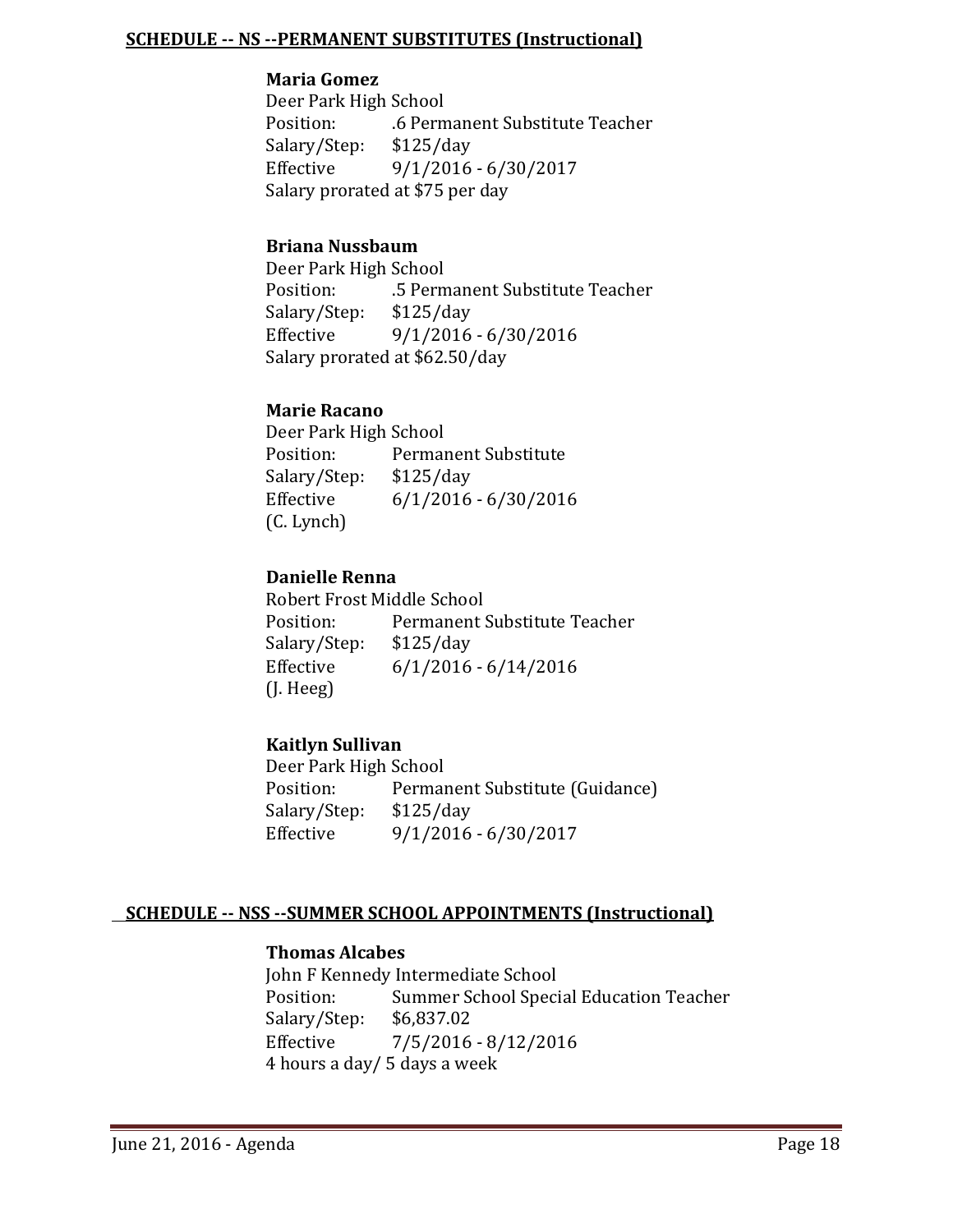## **Vincent Amodio**

John F Kennedy Intermediate School Position: Summer School Special Education Teacher<br>Salary/Step: \$6,837.02 Salary/Step:<br>Effective  $7/5/2016 - 8/12/2016$ 4 hours a day/ 5 days a week

# **Erebuni Babkhanian**

John F Kennedy Intermediate School<br>Position: Summer School Teacl Summer School Teaching Assistant<br>\$20.22/hr Salary/Step:<br>Effective Effective 7/5/2016 - 8/12/2016 5 days per week/4 hours per day

# **Angela Baker**

John F Kennedy Intermediate School<br>Position: Summer School Teac Summer School Teaching Assistant<br>\$20.22/hr Salary/Step:<br>Effective  $7/5/2016 - 8/12/2016$ 5 days per week/4 hours per day

# **John Beleckas**

John F Kennedy Intermediate School<br>Position: Summer School Speci Summer School Special Education Teacher<br>\$6,837.02 Salary/Step:<br>Effective  $7/5/2016 - 8/12/2016$ 4 hours a day/ 5 days a week

## **Robin Billings**

John F Kennedy Intermediate School<br>Position: Summer School Teac Summer School Teaching Assistant<br>\$20.22/hr Salary/Step: Effective 7/5/2016 - 8/12/2016 5 days per week/4 hours per day

# **Lauren Boncimino**

John F Kennedy Intermediate School<br>Position: Summer School Teac Summer School Teaching Assistant<br>\$20.22/hr Salary/Step:<br>Effective  $7/5/2016 - 8/12/2016$ 5 days per week/4 hours per day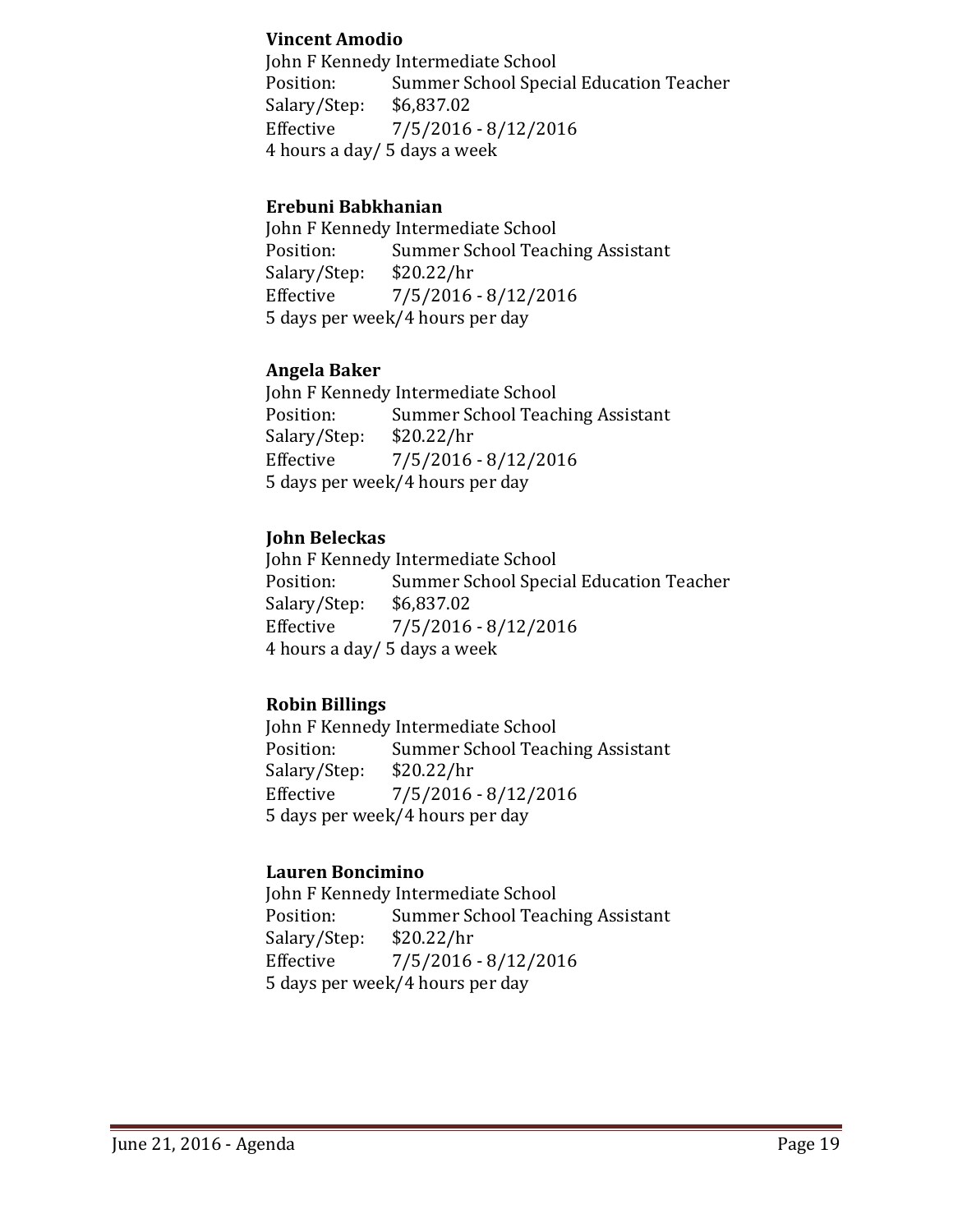# **Rachel Burkel**

John F Kennedy Intermediate School<br>Position: Summer School Speci Summer School Special Education Teacher<br>\$6,837.02 Salary/Step:<br>Effective  $7/5/2016 - 8/12/2016$ 4 hours a day/ 5 days a week

## **Cecilia Caltabellotta**

John F Kennedy Intermediate School<br>Position: Summer School Teac Summer School Teaching Assistant<br>\$20.22/hr Salary/Step:<br>Effective  $7/5/2016 - 8/12/2016$ 5 days per week/4 hours per day

## **Joyce Carmen**

John F Kennedy Intermediate School<br>Position: Summer School Teac Summer School Teaching Assistant<br>\$20.22/hr Salary/Step:<br>Effective  $7/5/2016 - 8/12/2016$ 5 days per week/4 hours per day

# **Heather Ciurleo**

John F Kennedy Intermediate School<br>Position: Summer School Speci Summer School Special Education Teacher<br>\$6,837.02 Salary/Step: Effective 7/5/2016 - 8/12/2016 4 hours a day/ 5 days a week

# **Janet Ciurleo**

John F Kennedy Intermediate School<br>Position: Summer School Teac Summer School Teaching Assistant<br>\$20.22/hr Salary/Step:<br>Effective  $7/5/2016 - 8/12/2016$ 5 days per week/4 hours per day

# **Dea Compitello**

John F Kennedy Intermediate School<br>Position: Summer School Teac Summer School Teaching Assistant<br>\$20.22/hr Salary/Step:<br>Effective Effective 7/5/2016 - 8/12/2016 5 days per week/4 hours per day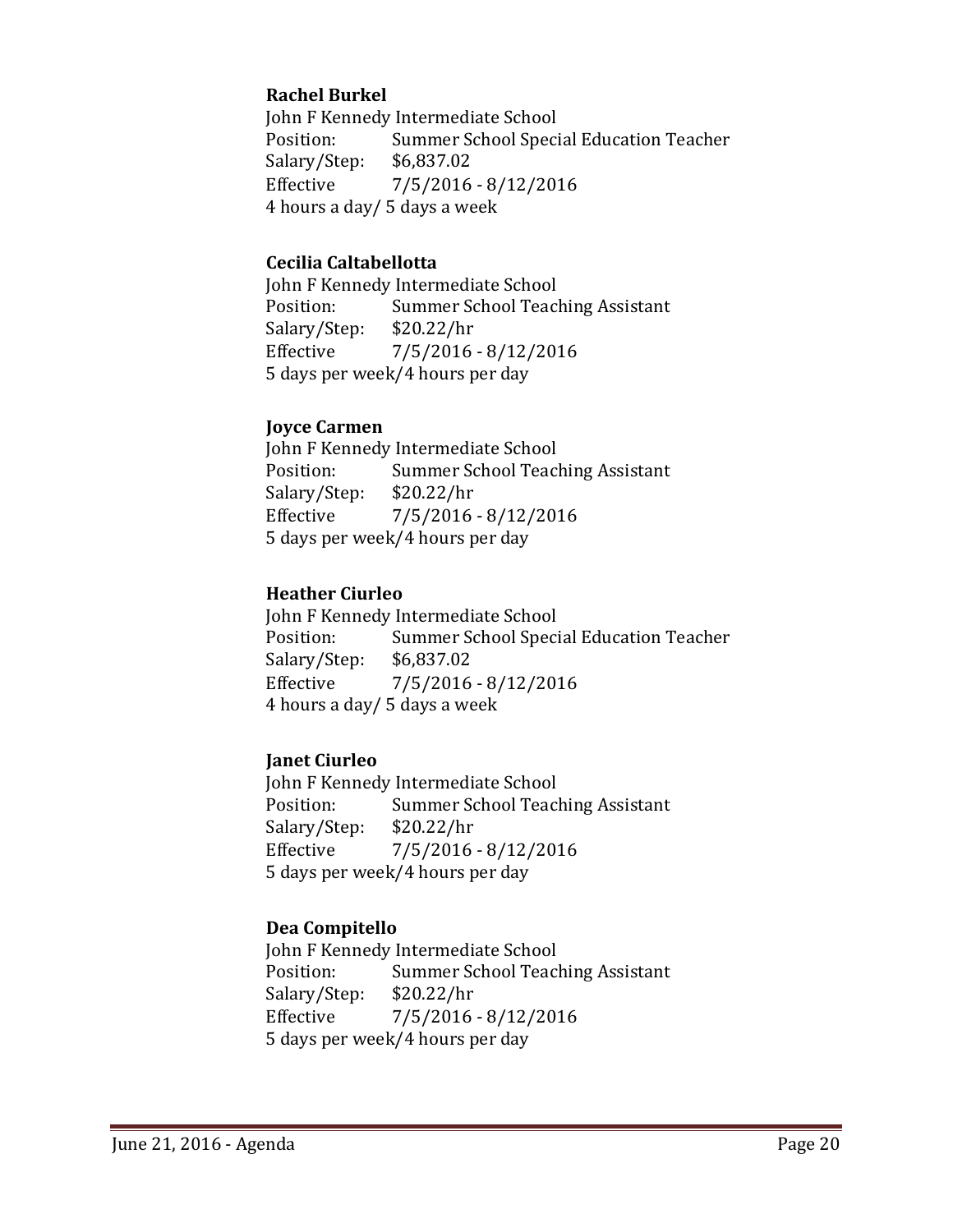# **Lorrie Cook**

John F Kennedy Intermediate School<br>Position: Summer School Teac Summer School Teaching Assistant<br>\$20.22/hr Salary/Step:<br>Effective  $7/5/2016 - 8/12/2016$ 5 days per week/4 hours per day

#### **Rebecca Corbin**

John F Kennedy Intermediate School<br>Position: Summer School ENL Summer School ENL Teacher<br>\$4,864.57 Salary/Step:<br>Effective  $7/11/2016 - 8/4/2016$ 5 days per week/3 hours per day

## **Randi Cortina**

John F Kennedy Intermediate School<br>Position: Summer School Teacl Summer School Teaching Assistant<br>\$20.22/hr Salary/Step:<br>Effective  $7/5/2016 - 8/12/2016$ 5 days per week/4 hours per day

## **Vivian D'Agostaro**

John F Kennedy Intermediate School<br>Position: Summer School Teac Summer School Teaching Assistant<br>\$20.22/hr Salary/Step: Effective 7/5/2016 - 8/12/2016 5 days per week/4 hours per day

## **Jennifer Davidson**

John F Kennedy Intermediate School<br>Position: Summer School Teac Summer School Teaching Assistant<br>\$20.22/hr Salary/Step:<br>Effective  $7/5/2016 - 8/12/2016$ 5 days per week/4 hours per day

## **Brittany DeMaio**

John F Kennedy Intermediate School<br>Position: Summer School Teacl Summer School Teaching Assistant<br>\$20.22/hr Salary/Step:<br>Effective  $7/5/2016 - 8/12/2016$ 5 days per week/4 hours per day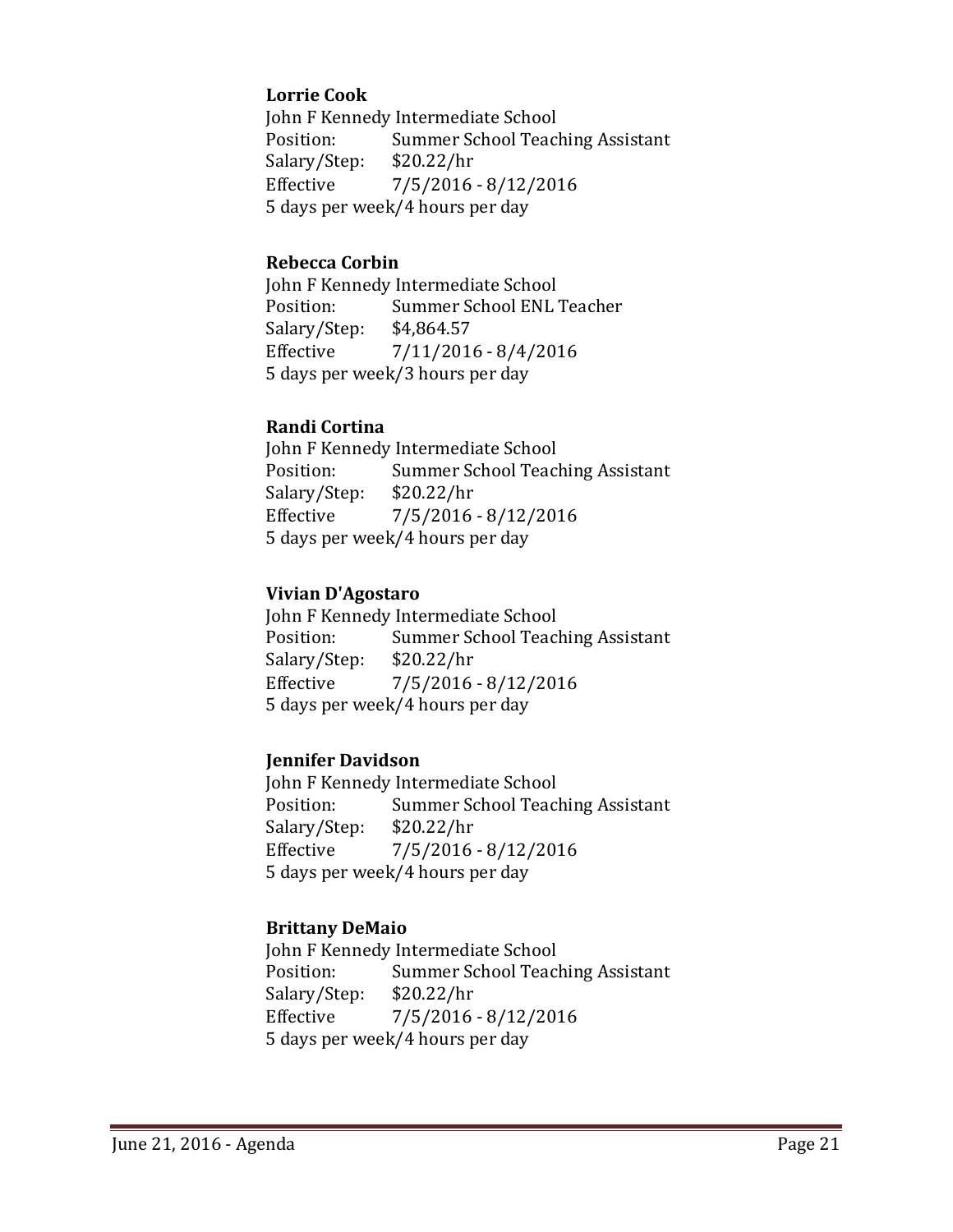# **Nancy DePalo**

John F Kennedy Intermediate School<br>Position: Summer School Teacl Summer School Teaching Assistant<br>\$20.22/hr Salary/Step:<br>Effective  $7/5/2016 - 8/12/2016$ 5 days per week/4 hours per day

## **David DePrima**

John F Kennedy Intermediate School<br>Position: Summer School Speci Summer School Special Education Teacher<br>\$6,837.02 Salary/Step:<br>Effective  $7/5/2016 - 8/12/2016$ 4 hours a day/ 5 days a week

# **Debra DiModica**

John F Kennedy Intermediate School<br>Position: Summer School Teacl Summer School Teaching Assistant<br>\$20.22/hr Salary/Step:<br>Effective Effective 7/5/2016 - 8/12/2016 5 days per week/4 hours per day

# **Laura Dunn**

John F Kennedy Intermediate School<br>Position: Summer School Teac Summer School Teaching Assistant<br>\$20.22/hr Salary/Step: Effective 7/5/2016 - 8/12/2016 5 days per week/4 hours per day

# **Kimberly Essig**

John F Kennedy Intermediate School<br>Position: Summer School ENL Summer School ENL Teacher<br>\$4,864.57 Salary/Step:<br>Effective  $7/11/2016 - 8/4/2016$ 5 days per week/3 hours per day

# **Michelle Franco**

John F Kennedy Intermediate School<br>Position: Summer School Speci Summer School Special Education Teacher<br>\$6,837.02 Salary/Step:<br>Effective  $7/5/2016 - 8/12/2016$ 4 hours a day/ 5 days a week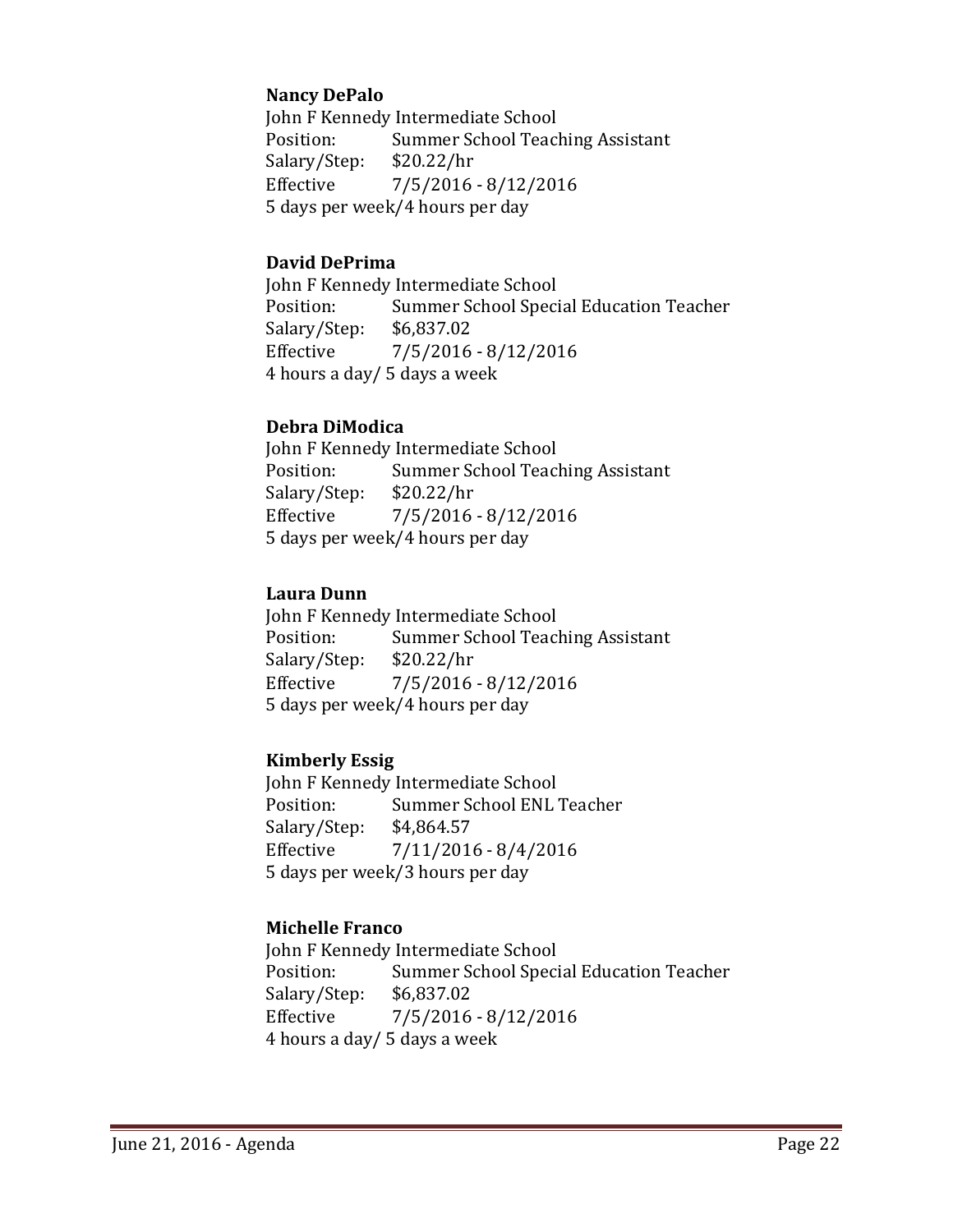## **Maria Giammona**

John F Kennedy Intermediate School<br>Position: Summer School Teacl Summer School Teaching Assistant<br>\$20.22/hr Salary/Step:<br>Effective  $7/5/2016 - 8/12/2016$ 5 days per week/4 hours per day

## **Donald Gilson**

John F Kennedy Intermediate School<br>Position: Summer School Teac Summer School Teaching Assistant<br>\$20.22/hr Salary/Step:<br>Effective  $7/5/2016 - 8/12/2016$ 5 days per week/4 hours per day

# **Gail Heffernan**

John F Kennedy Intermediate School<br>Position: Summer School Teacl Summer School Teaching Assistant<br>\$20.22/hr Salary/Step:<br>Effective Effective 7/5/2016 - 8/12/2016 5 days per week/4 hours per day

# **Laurie Johnson**

John F Kennedy Intermediate School<br>Position: Summer School Teac Summer School Teaching Assistant<br>\$20.22/hr Salary/Step: Effective 7/5/2016 - 8/12/2016 5 days per week/4 hours per day

# **Cynthia Kercy**

John F Kennedy Intermediate School<br>Position: Summer School Teac Summer School Teaching Assistant<br>\$20.22/hr Salary/Step:<br>Effective  $7/5/2016 - 8/12/2016$ 5 days per week/4 hours per day

# **Maria Lifrieri**

John F Kennedy Intermediate School<br>Position: Summer School Teacl Summer School Teaching Assistant<br>\$20.22/hr Salary/Step:<br>Effective Effective 7/5/2016 - 8/12/2016 5 days per week/4 hours per day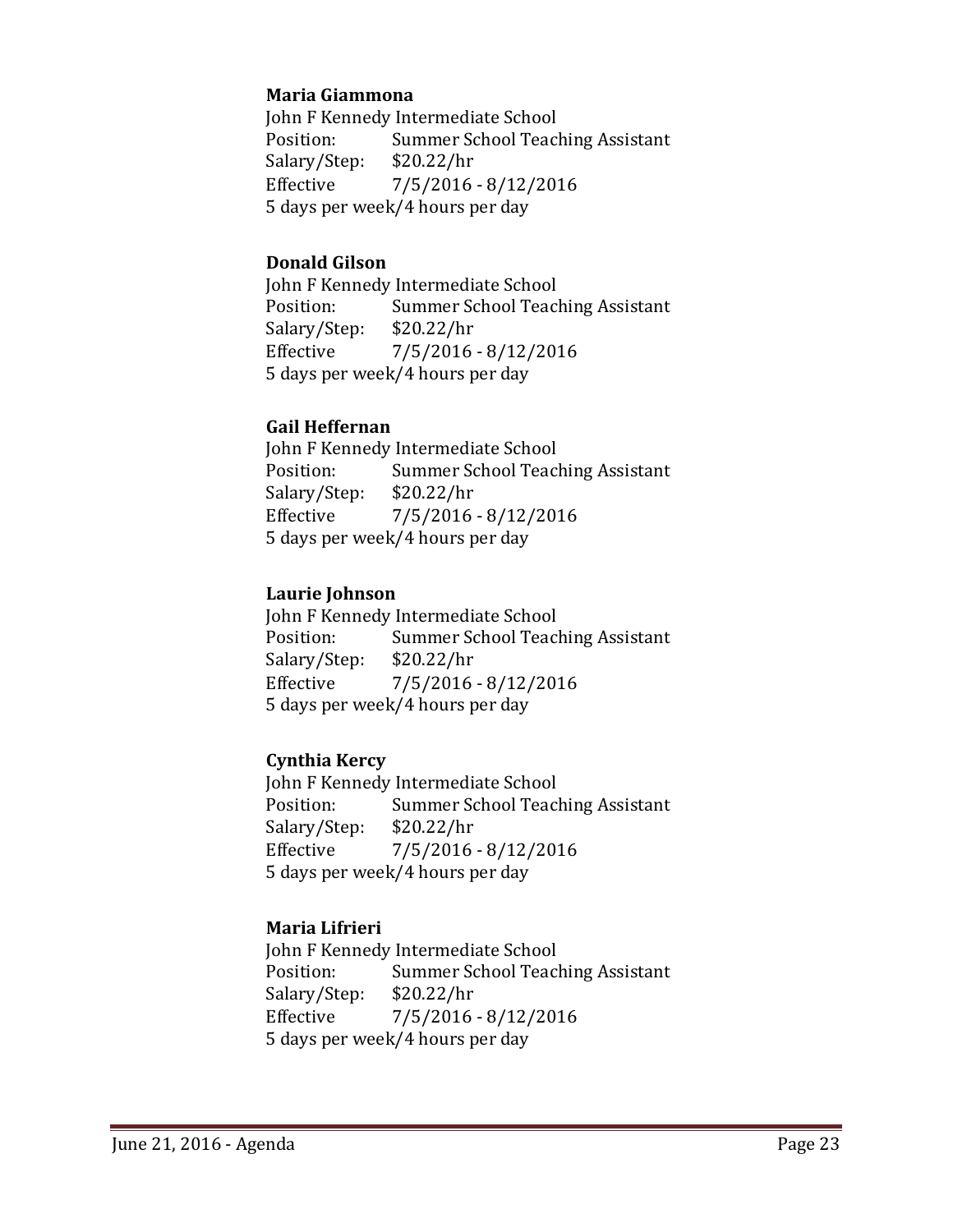# **Ashley Lovett**

John F Kennedy Intermediate School<br>Position: Summer School ENL Summer School ENL Teacher<br>\$4,864.57 Salary/Step:<br>Effective  $7/11/2016 - 8/4/2016$ 5 days per week/3 hours per day

#### **Frank Mastandrea**

John F Kennedy Intermediate School<br>Position: Summer School Teac Summer School Teaching Assistant<br>\$20.22/hr Salary/Step:<br>Effective  $7/5/2016 - 8/12/2016$ 5 days per week/4 hours per day

#### **Dawn McMullen**

John F Kennedy Intermediate School<br>Position: Summer School Teacl Summer School Teaching Assistant<br>\$20.22/hr Salary/Step:<br>Effective  $7/5/2016 - 8/12/2016$ 5 days per week/4 hours per day

## **Dorothy Monteith**

John F Kennedy Intermediate School<br>Position: Summer School Teac Summer School Teaching Assistant<br>\$20.22/hr Salary/Step: Effective 7/5/2016 - 8/12/2016 5 days per week/4 hours per day

## **Patricia Myers**

John F Kennedy Intermediate School<br>Position: Summer School Teac Summer School Teaching Assistant<br>\$20.22/hr Salary/Step:<br>Effective  $7/5/2016 - 8/12/2016$ 5 days per week/4 hours per day

## **Stephanie O'Connell**

John F Kennedy Intermediate School<br>Position: Summer School Speed Summer School Speech Teacher<br>\$6,837.02 Salary/Step:<br>Effective  $7/5/2016 - 8/12/2016$ 5 days per week/4 hours per day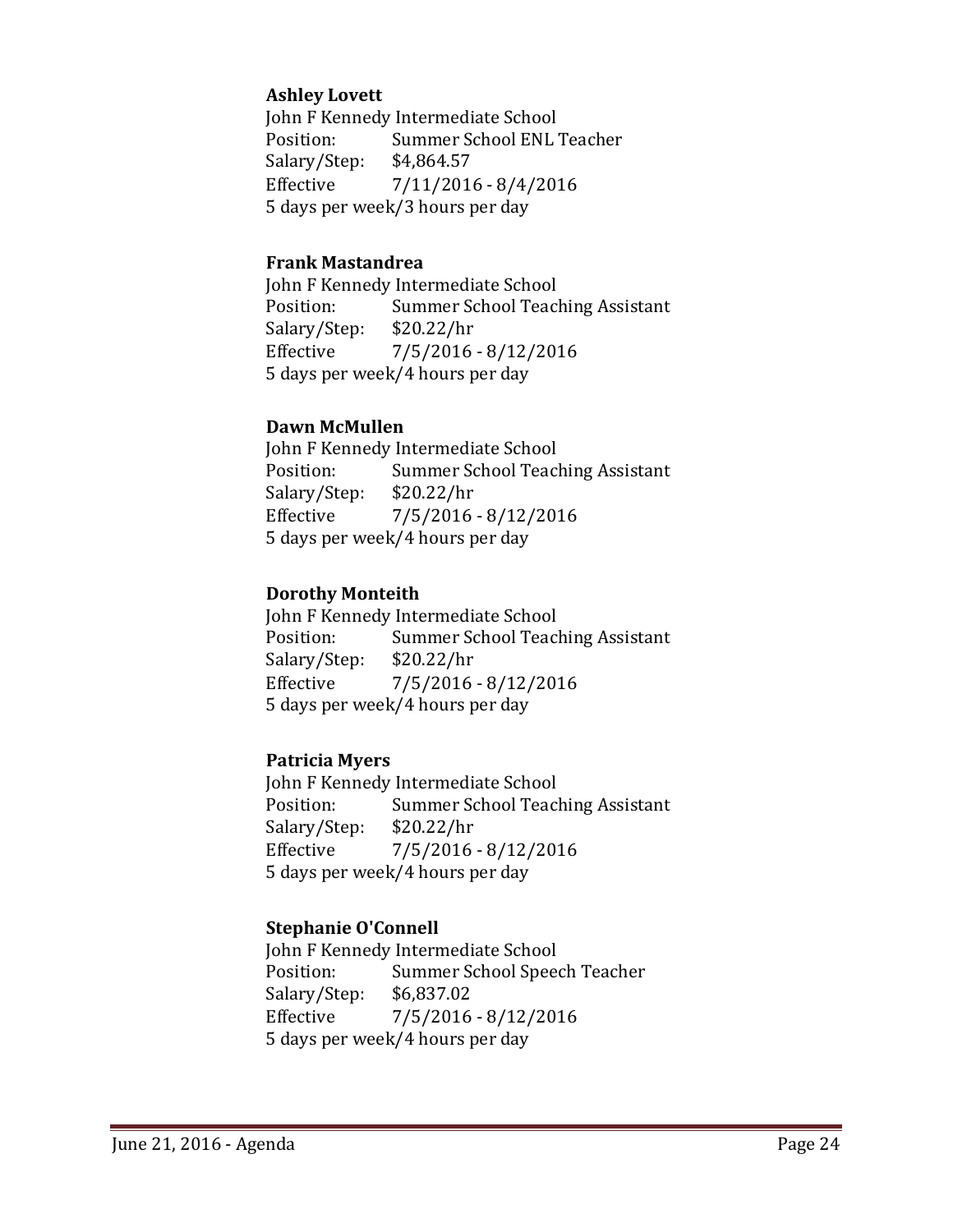## **Joanne Pendzinski**

John F Kennedy Intermediate School<br>Position: Summer School Teac Summer School Teaching Assistant<br>\$20.22/hr Salary/Step:<br>Effective  $7/5/2016 - 8/12/2016$ 5 days per week/4 hours per day

## **Sean Price**

John F Kennedy Intermediate School<br>Position: Summer School Teac Summer School Teaching Assistant<br>\$20.22/hr Salary/Step:<br>Effective  $7/5/2016 - 8/12/2016$ 5 days per week/4 hours per day

#### **Nina Ragone**

John F Kennedy Intermediate School<br>Position: Summer School Teac Summer School Teaching Assistant<br>\$20.22/hr Salary/Step:<br>Effective Effective 7/5/2016 - 8/12/2016 5 days per week/4 hours per day

## **Maria Reccardi**

John F Kennedy Intermediate School<br>Position: Summer School Teac Summer School Teaching Assistant<br>\$20.22/hr Salary/Step: Effective 7/5/2016 - 8/12/2016 5 days per week/4 hours per day

# **Lori Reutzel**

John F Kennedy Intermediate School<br>Position: Summer School Teac Summer School Teaching Assistant<br>\$20.22/hr Salary/Step:<br>Effective Effective 7/5/2016 - 8/12/2016 5 days per week/4 hours per day

# **Audrey Schulter**

John F Kennedy Intermediate School<br>Position: Substitute Summer So Substitute Summer School Teacher<br>\$227.90/day Salary/Step:<br>Effective  $7/5/2016 - 8/12/2016$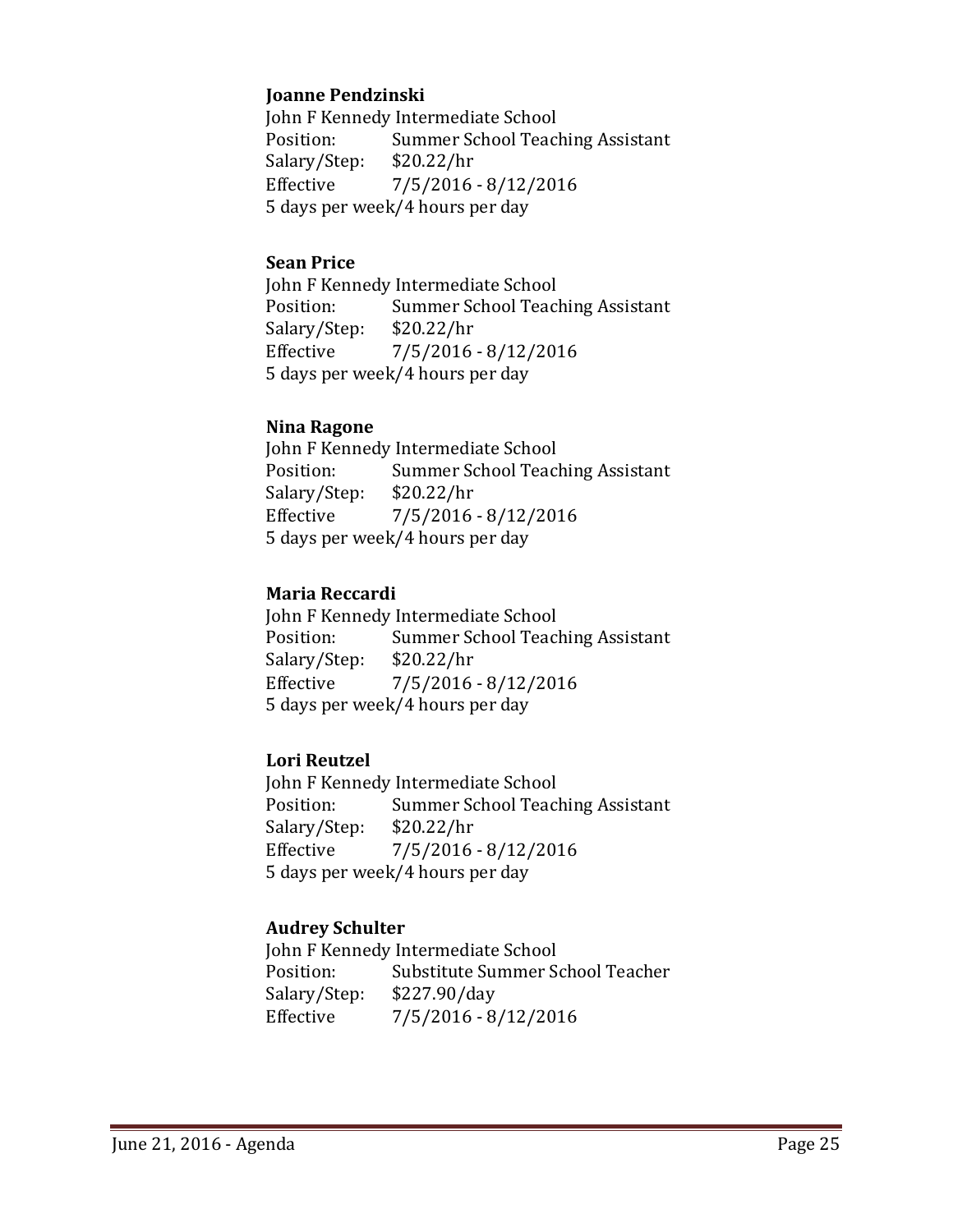## **Keri Schumacher**

John F Kennedy Intermediate School<br>Position: Substitute Summer S Substitute Summer School Teacher Salary/Step: \$227.90/day Effective 7/5/2016 - 8/12/2016

#### **Phyllis Senia**

John F Kennedy Intermediate School<br>Position: Summer School Supe Summer School Supervisor<br>\$6,837.02 Salary/Step:<br>Effective  $7/5/2016 - 8/12/2016$ 5 days per week/4 hours per day

#### **Jeremy Smith**

John F Kennedy Intermediate School<br>Position: Summer School Teac Summer School Teaching Assistant<br>\$20.22/hr Salary/Step: Effective 7/5/2016 - 8/12/2016 5 days per week/4 hours per day

# **Christine Sokol**

John F Kennedy Intermediate School<br>Position: Summer School Spee Summer School Speech Teacher<br>\$6.837.02 Salary/Step:<br>Effective  $7/5/2016 - 8/12/2016$ 5 days per week/4 hours per day

## **Ana Strenta**

John F Kennedy Intermediate School<br>Position: Summer School Teacl Summer School Teaching Assistant<br>\$20.22/hr Salary/Step:<br>Effective  $7/5/2016 - 8/12/2016$ 5 days per week/4 hours per day

## **Lori Sullivan**

John F Kennedy Intermediate School Position: Summer School Special Education Teacher<br>Salary/Step: \$6,837.02 Salary/Step:<br>Effective  $7/5/2016 - 8/12/2016$ 4 hours a day/ 5 days a week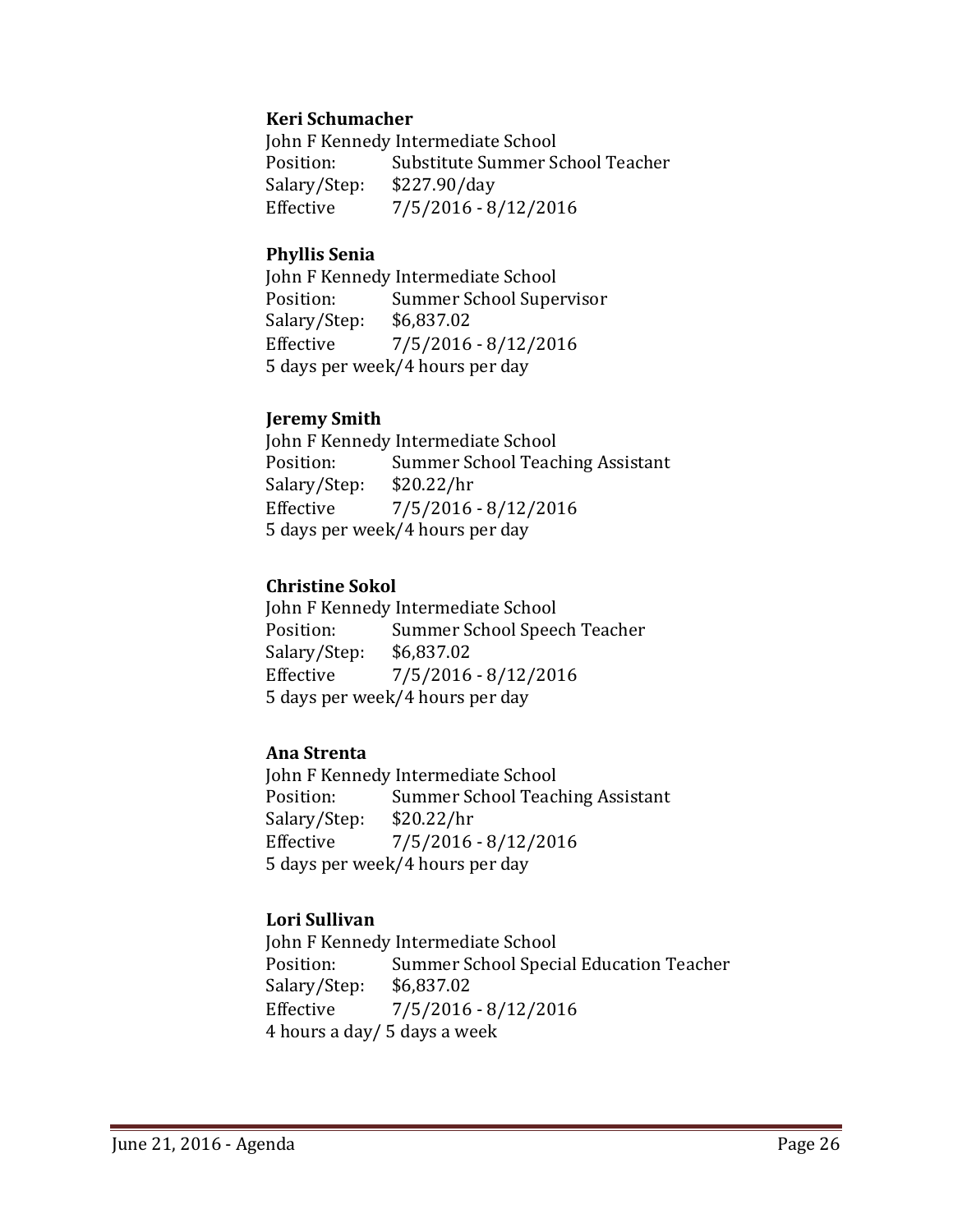# **Marie Tortorici**

John F Kennedy Intermediate School<br>Position: Summer School Speci Summer School Special Education Teacher<br>\$6837.02 Salary/Step:<br>Effective Effective 7/5/2016 - 8/12/2016 4 hours a day/ 5 days a week

## **Beth Wallace**

John F Kennedy Intermediate School<br>Position: Summer School Teac Summer School Teaching Assistant<br>\$20.22/hr Salary/Step:<br>Effective  $7/5/2016 - 8/12/2016$ 5 days per week/4 hours per day

# **Christina Wehmann**

John F Kennedy Intermediate School<br>Position: Summer School Teacl Summer School Teaching Assistant<br>\$20.22/hr Salary/Step: Effective 7/5/2016 - 8/12/2016 5 days per week/4 hours per day

# **Vanessa Whitney**

John F Kennedy Intermediate School<br>Position: Summer School Virtu Summer School Virtual Academy Substitute<br>\$46.47/hour Salary/Step: Effective 7/5/2016 - 8/12/2016 4 days per week/4 hours per day

# **SCHEDULE -- O --RESIGNATIONS / RETIREMENTS / REMOVALS / TERMINATIONS (Instructional)**

## **Michelle Kwon**

Robert Frost Middle School<br>Position: English Tea English Teacher Salary/Step:<br>Effective Effective 6/30/2016 Resignation to accept administrative position

## **Victor LoMonaco**

Deer Park High School Global History Summer Regents Review Teacher Salary/Step: Effective 6/1/2016 Resignation as Summer Regents Review Teacher ONLY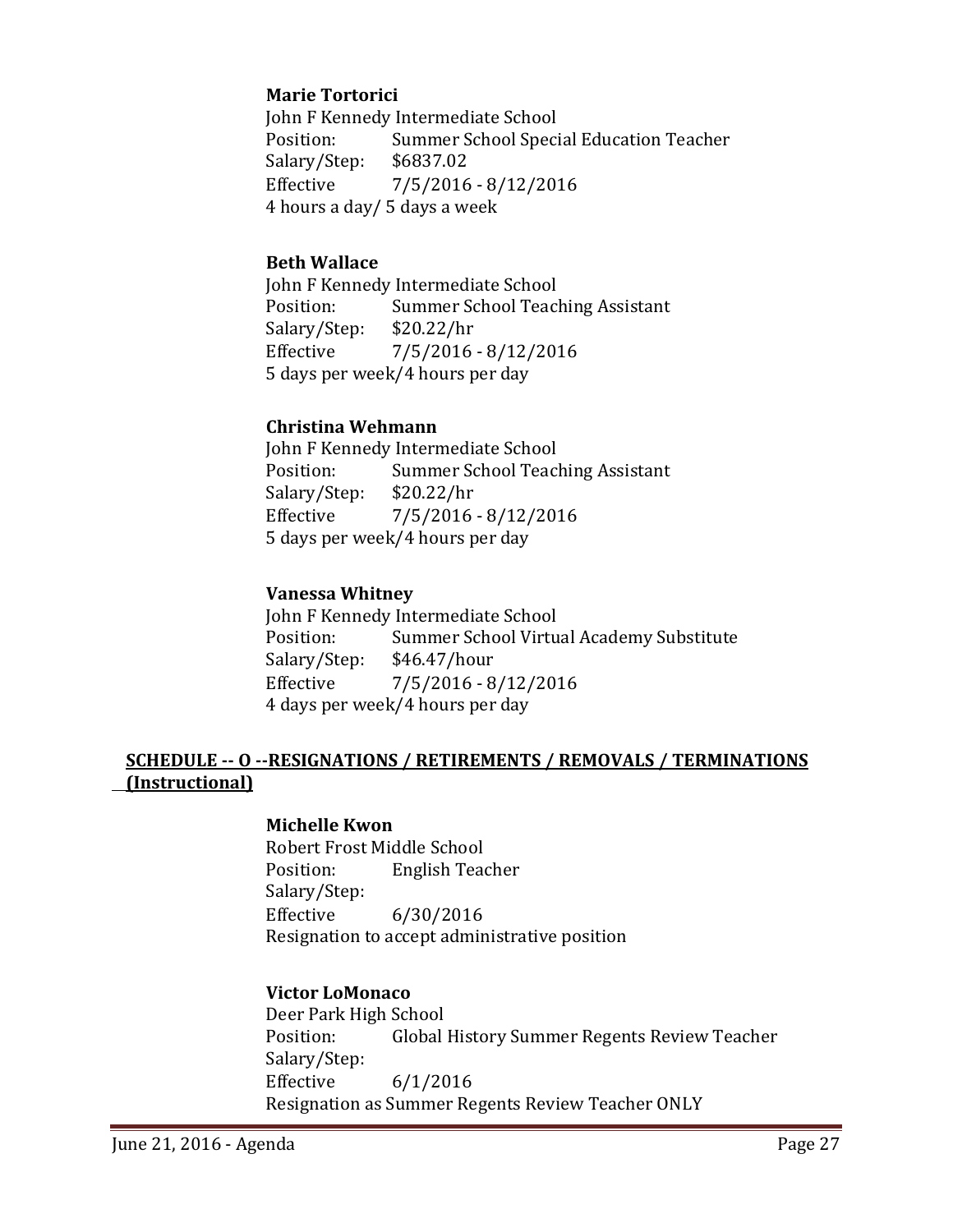# **Kimberly Skillen**

District Office<br>Position: District Administrator for Secondary Curriculum & Instruction Salary/Step:<br>Effective Effective 7/8/2016 Resignation. No outstanding obligation to the district.

## **Kaitlyn Sullivan**

Deer Park High School<br>Position: Teachii **Teaching Assistant** Salary/Step:<br>Effective Effective 6/30/2016 Resignation as T.A. to accept Permanent Substitute position

# **John Watson**

Deer Park High School<br>Position: Curricu Curriculum Associate for Math & Business Salary/Step:<br>Effective  $6/30/2016$ Resignation. No outstanding obligation to the district.

# **SCHEDULE -- Q --LEAVES OF ABSENCE (Instructional)**

## **Melissa Cangelosi**

Robert Frost Middle School<br>Position: Math Teache Math Teacher Salary/Step: Effective 9/13/2016 - 10/21/2016 Paid Maternity LOA (FMLA)

## **Melissa Green**

Deer Park High School<br>Position: Science **Science Teacher** Salary/Step:  $6/4/2016 - 6/9/2016$ Extension of Unpaid Maternity LOA (FMLA)

# **Laurie Johnson**

Deer Park High School<br>Position: Teachii **Teaching Assistant** Salary/Step:<br>Effective  $6/4/2016 - 6/30/2016$ Extension of Unpaid Medical LOA (WC)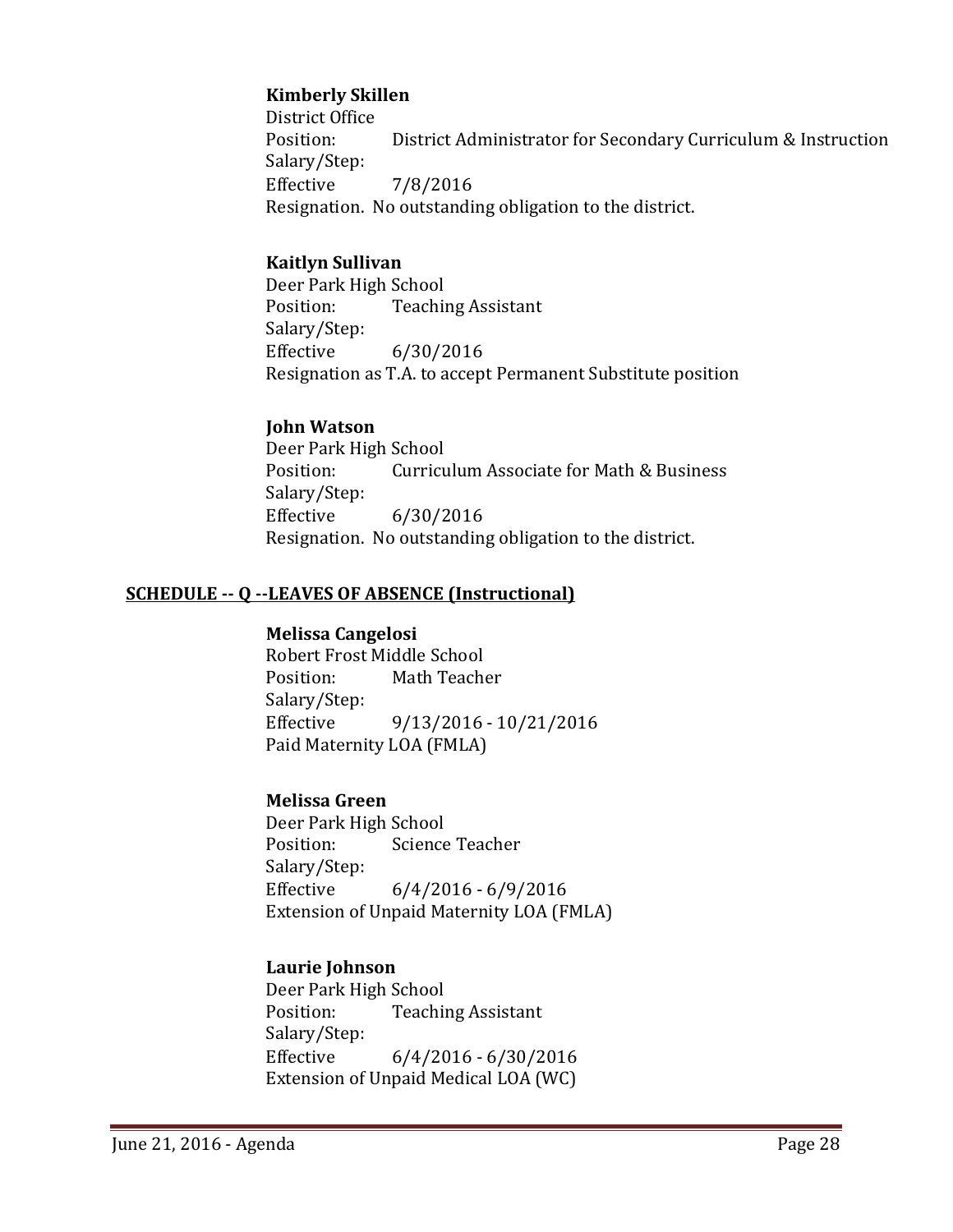## **Cassandra Lynch**

Robert Frost Middle School<br>Position: Math Teach Math Teacher Salary/Step:  $5/21/2016 - 6/17/2016$ Unpaid Medical LOA

## **Belinda McDermott**

Deer Park High School Math Teacher Salary/Step:<br>Effective  $6/13/2016 - 6/24/2016$ Extension of Paid Medical LOA

# **Kim Pittsley**

John F Kennedy Intermediate School<br>Position: Permanent Substitute Permanent Substitute Salary/Step:<br>Effective Effective 4/28/2016 - 7/11/2016 Unpaid Medical LOA (FMLA)

# **Jodi Simet**

John F Kennedy Intermediate School<br>Position: Elementary Teacher **Elementary Teacher** Salary/Step:  $6/11/2016 - 6/24/2016$ Unpaid Child Rearing LOA

# **Margaret Simon**

John Quincy Adams School<br>Position: Elementary **Elementary Teacher** Salary/Step: Effective 10/21/2016 - 12/2/2016 Paid Maternity LOA (FMLA)

# **SCHEDULE -- TTPA --TEMPORARY ASSIGNMENT (Instructional)**

## **Francis Amendola**

John F Kennedy Intermediate School<br>Position: Summer School Scier Position: Summer School Science Virtual Teacher<br>Salary/Step: \$46.47 per hour Salary/Step: \$46.47 per hour<br>Effective 7/5/2016 - 8/11  $7/5/2016 - 8/11/2016$ 4 days per week/4 hours per day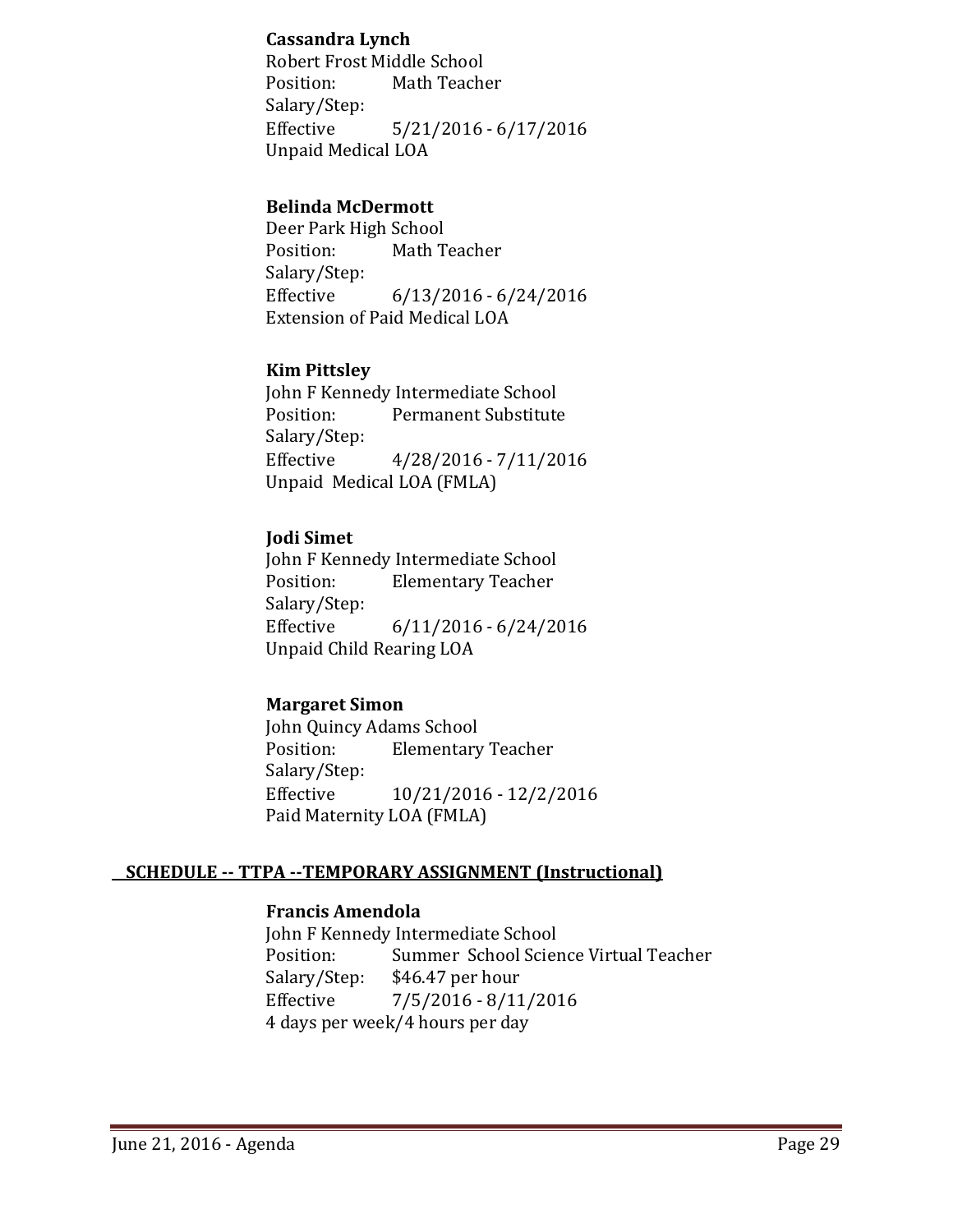# **Anthony Cinquemani**

John F Kennedy Intermediate School<br>Position: Summer School Math Position: Summer School Math Virtual Teacher<br>Salary/Step: \$46.47 per hour Salary/Step: \$46.47 per hour<br>Effective 7/5/2016 - 8/11  $7/5/2016 - 8/11/2016$ 4 days per week/4 hours per day

## **Robert D'Agostino**

Deer Park High School<br>Position: Driver Position: Driver Education Instructor<br>Salary/Step: \$47.50 per hour Salary/Step: \$47.50 per hour<br>Effective 9/1/2016 - 6/30  $9/1/2016 - 6/30/2017$ 

# **Lia Demyen**

John F Kennedy Intermediate School<br>Position: Summer School Math Position: Summer School Math Virtual Teacher<br>Salary/Step: \$46.47 per hour  $$46.47$  per hour Effective 7/5/2016 - 8/11/2016 4 days per week/4 hours per day

# **Christine DiProperzio**

Deer Park High School<br>Position: Regent Position: Regents Review Teacher<br>Salary/Step: \$68.44 per hour Salary/Step: \$68.44 per hour<br>Effective 8/10/2016 - 8/1  $8/10/2016 - 8/16/2016$ Total of 4 days

# **Justin Gutman**

John F Kennedy Intermediate School<br>Position: Summer School Virtu Position: Summer School Virtual Social Studies Teacher<br>Salary/Step: \$46.47 per hour Salary/Step: \$46.47 per hour<br>Effective 7/5/2016 - 8/11  $7/5/2016 - 8/11/2016$ 4 days per week/4 hours per day

## **Justin Gutman**

John F Kennedy Intermediate School<br>Position: Summer School Virtu Summer School Virtual Lead Teacher<br>\$5,925 Salary/Step:<br>Effective  $7/5/2016 - 8/11/2016$ 4 days per week/2 classes per day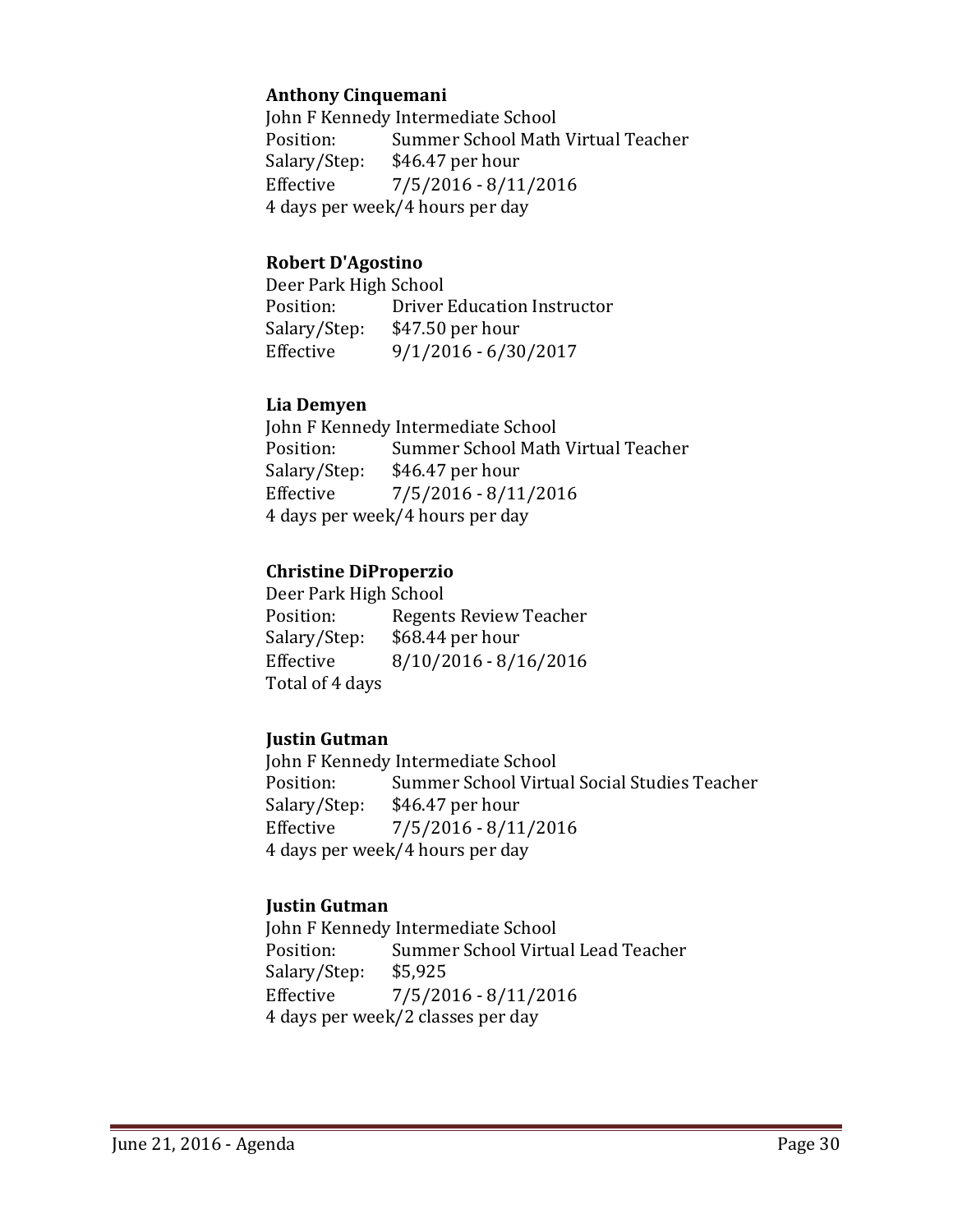# **Edward Johntry**

John F Kennedy Intermediate School<br>Position: Summer School Virtu Position: Summer School Virtual English & Special Education Teacher<br>Salary/Step: \$46.47 per hour Salary/Step: \$46.47 per hour<br>Effective 7/5/2016 - 8/11  $7/5/2016 - 8/11/2016$ 4 days per week/4 hours per day (2 classes)

# **Kevin Marner**

John F Kennedy Intermediate School<br>Position: Summer School Virtu Position: Summer School Virtual Physical Education Teacher<br>Salary/Step: \$46.47 per hour Salary/Step: \$46.47 per hour<br>Effective 7/5/2016 - 8/11  $7/5/2016 - 8/11/2016$ 4 days per week/4 hours per day

# **Mary Reynolds**

District Wide Grant Funded Special Education Programs Manager \$4,000 Salary/Step:<br>Effective  $7/1/2016 - 6/30/2017$ 

# **Kristen Salemi**

| District Wide |                       |
|---------------|-----------------------|
| Position:     | Mentor                |
| Salary/Step:  | \$600                 |
| Effective     | 1/31/2016 - 6/30/2016 |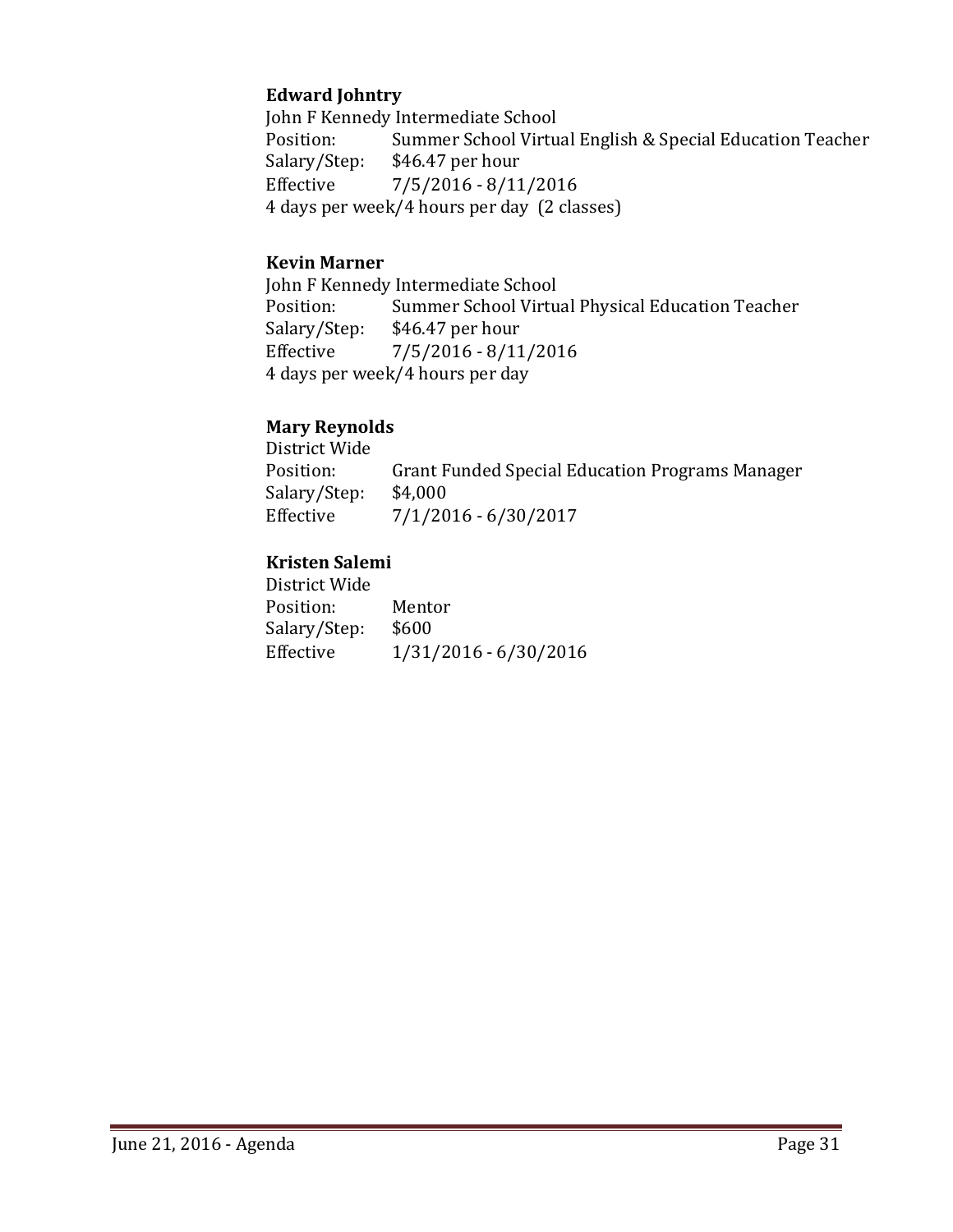# **SCHEDULE 16/BP-777 – SCHEDULE OF BILLS PAYABLE**

| General*        | #46         | 4/30/2016 |
|-----------------|-------------|-----------|
| General*        | #49         | 5/31/2016 |
| Federal*        | # 24        | 5/31/2016 |
| Capital*        | #15         | 5/31/2016 |
| <b>WORKERS'</b> | Daily Check |           |
| COMP.*          | Register    | 5/23/2016 |
| <b>WORKERS'</b> | Daily Check |           |
| COMP.*          | Register    | 5/24/2016 |
| <b>WORKERS'</b> | Daily Check |           |
| COMP.*          | Register    | 5/27/2016 |
| General         | # 51        | 6/30/2016 |
| School Lunch    | # 20        | 6/30/2016 |
| Federal         | # 25        | 6/30/2016 |
| Capital         | #16         | 6/30/2016 |
| Medicare Reimb. | # 52        | 6/30/2016 |
| <b>WORKERS'</b> | Daily Check |           |
| COMP.           | Register    | 6/6/2016  |
| <b>WORKERS'</b> | Daily Check |           |
| COMP.           | Register    | 6/8/2016  |
| <b>WORKERS'</b> | Daily Check |           |
| COMP.           | Register    | 6/10/2016 |
| <b>WORKERS'</b> | Daily Check |           |
| COMP.           | Register    | 6/14/2016 |

# **SCHEDULE D – BID AWARDS**

## **Proposals for RFP # RDP16-010 Construction Management Services were received at 11:00 am on May 12, 2016.**

Proposals were advertised in Newsday. Forms and specifications were processed in accordance with Section 104 of the General Municipal Law and proposals were solicited from vendors on the standard proposal list of the District as well as on the Empire State Purchasing Group at [www.EmpireStateBidSystem.com.](http://www.empirestatebidsystem.com/)

Proposals were received from the following vendors:

| The Lee Michaels Group                | \$382,271.00 |
|---------------------------------------|--------------|
| Savin Engineers, PC                   | \$478,000.00 |
| School Construction Consultants, Inc. | \$246,800.00 |

Proposals were received by Lauren von Ende, Purchasing Agent and recorded by Linda Melendez, Recorder.

It is recommended that the RFP be awarded to the following vendor based on the proposals submitted and the services offered by proposer:

School Construction Consultants, Inc.  $$246,800.00$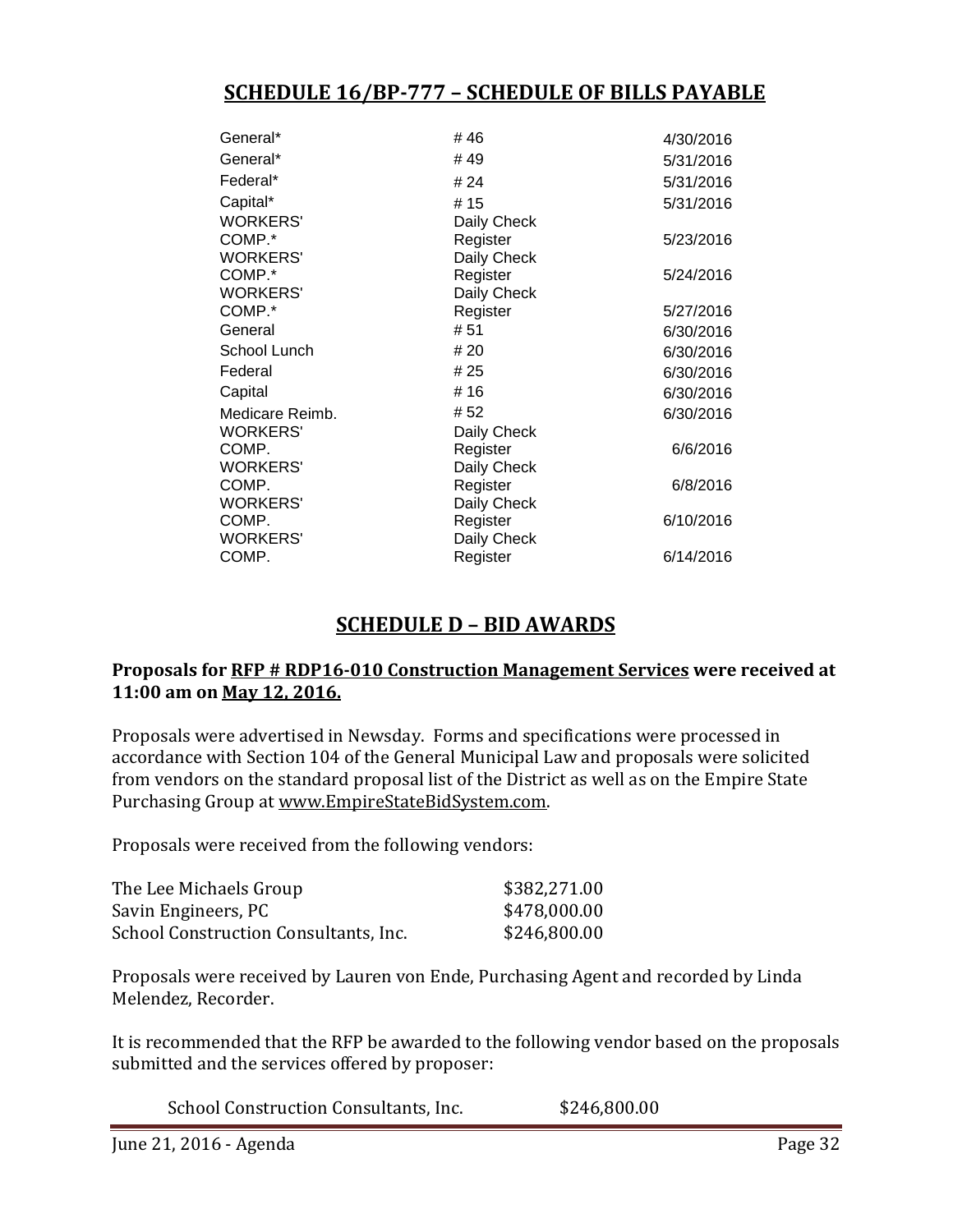#### **Bids for Bid # BDP16-013, Bus/Auto Fleet Inspection, Preventive Maintenance and Repair were received and opened at 11:00 AM on April 18, 2016.**

Bids were advertised in Newsday. Forms and specifications were processed in accordance with Section 103 of the General Municipal Law and bids were solicited on the Empire State Purchasing Group website at [www.EmpireStateBidSystem.com.](http://www.empirestatebidsystem.com/)

Bids were received from the following vendors:

| Eddie's Ultimate Truck, Auto & Bus Repair | \$256,650.00 |
|-------------------------------------------|--------------|
| Nesco Bus Maintenance                     | \$332,212.00 |
| Precision Auto and Truck                  | \$228,007.00 |

Present at bid opening: Lauren von Ende, Purchasing Agent; Patricia Shea, Transportation Supervisor; and Linda Melendez, Recorder. Vendors present at bid opening: Eddie Benoit and Scott Eger, Eddie's Ultimate Truck, Auto & Bus Repair; Veli Oztimurlenk and George Gabriel, Precision Auto and Truck.

It is recommended that the bid be awarded to the following vendor as the lowest responsive, responsible bidder meeting specifications:

Eddie's Ultimate Truck, Auto & Bus Repair  $$256,650.00$ 

# **Bids for Bid # BDP16-014 Athletic Uniforms, Equipment and Supplies were received and opened at 11:00 AM on May 20, 2016.**

Bids were advertised in Newsday. Forms and specifications were processed in accordance with Section 103 of the General Municipal Law and bids were solicited on the Empire State Purchasing Group website at [www.EmpireStateBidSystem.com.](http://www.empirestatebidsystem.com/)

Bids were received from the following vendors:

BSN Sports<br>
Levy's Inc. Scholas Port Jefferson Sports

Scholastic Sports Sales<br>Triple Crown Sports

Present at bid opening: Lauren von Ende, Purchasing Agent and Linda Melendez, Recorder. There were no vendors present.

It is recommended that the bid be awarded to the following vendors as the lowest responsible bidders meeting specifications (see attached pricing in file):

BSN Sports Levy's Inc. Scholastic Sports Sales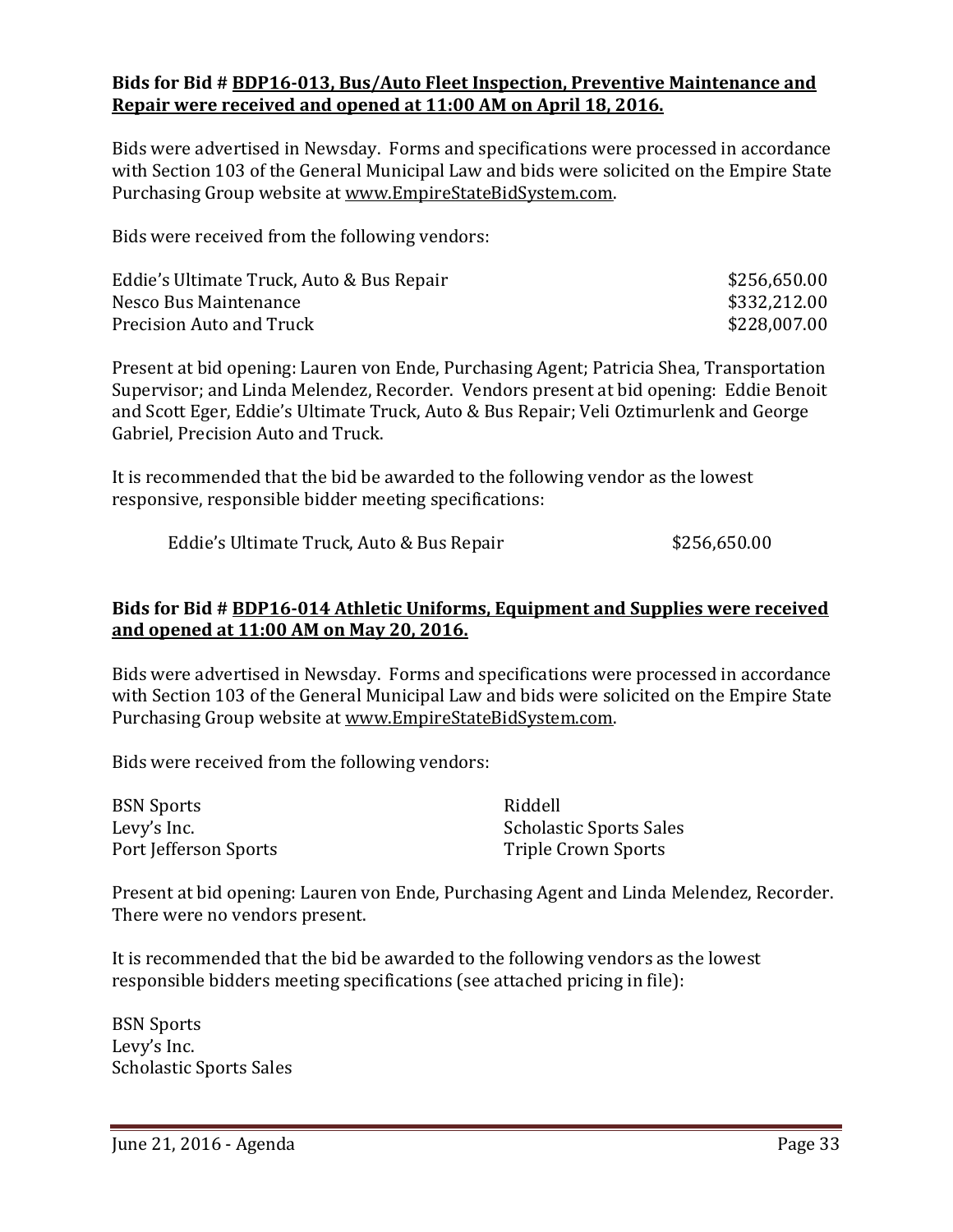# **Bids for Bid # BDP16-016 Re-bid Wheelchair Bus Rental were received and opened at 11:30 AM on June 9, 2016**.

Bids were advertised in Newsday. Forms and specifications were processed in accordance with Section 103 of the General Municipal Law and bids were solicited on the Empire State Purchasing Group website at [www.EmpireStateBidSystem.com.](http://www.empirestatebidsystem.com/)

Bids were received from the following vendors:

Educational Bus Transportation, Inc. 6225.00 per day

Present at bid opening: Lauren von Ende, Purchasing Agent and Linda Melendez, Recorder. There were no vendors present.

It is recommended that the bid be awarded to the following vendor as the lowest responsible bidder meeting specifications:

Educational Bus Transportation, Inc.  $$225.00$  per day

## **Bids for Bid # BDP16-017 Bus Parts were received and opened at 11:00 AM on June 7, 2016.**

Bids were advertised in Newsday. Forms and specifications were processed in accordance with Section 103 of the General Municipal Law and bids were solicited on the Empire State Purchasing Group website at [www.EmpireStateBidSystem.com.](http://www.empirestatebidsystem.com/)

Bids were received from the following vendors:

All Points Bus Nesco Bus Maintenance

Present at bid opening: Lauren von Ende, Purchasing Agent and Linda Melendez, Recorder. There were no vendors present.

It is recommended that the bid be awarded to the following vendors as the lowest responsible bidders meeting specifications (see attached pricing in file):

All Points Bus Nesco Bus Maintenance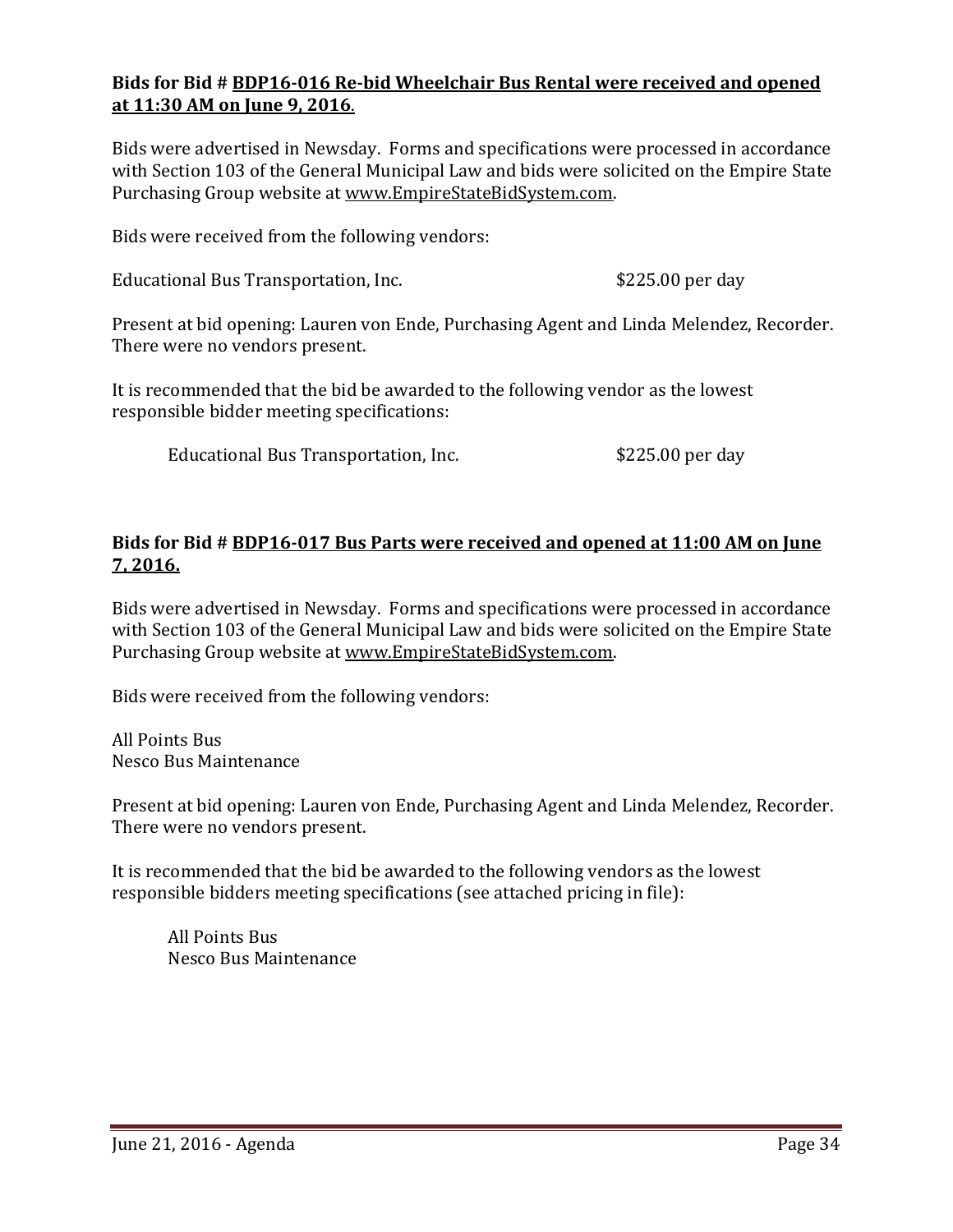# **Bids for Bid # BDP16-019 Kitchen Equipment Repair and Service were received and opened at 11:00 AM on June 9, 2016.**

Bids were advertised in Newsday. Forms and specifications were processed in accordance with Section 103 of the General Municipal Law and bids were solicited on the Empire State Purchasing Group website at [www.EmpireStateBidSystem.com.](http://www.empirestatebidsystem.com/)

Bids were received from the following vendors (see attached in file for pricing):

Ace Shore Mechanical American Commercial Equipment Repair Comfort Kool HVAC, Inc. Consolidated Appliance Services Service Masters, Inc. Summit Restaurant Repairs

Present at bid opening: Lauren von Ende, Purchasing Agent and Linda Melendez, Recorder. Vendors present at bid opening: Mark Weiner, Summit Restaurant Repair; Russell and Sam, Ace Shore Mechanical.

It is recommended that the bid be awarded to the following vendor as the lowest responsible bidder meeting specifications:

American Commercial Equipment Repair

# **SCHEDULE 16-E-398 - EXPLANATION OF BUDGETARY TRANSFERS** #T20

# **SCHEDULES 16-F-294 & 295 - CONTRACT REPORTS**

**SCHEDULE 6-H-16 – HOME TEACHING (regular & S/E)**  (confidential)

# **SCHEDULE 6-S-16 – SPECIAL TRANSPORTATION**  (confidential)

# **SCHEDULE 6-SE-16 - COMMITTEE RECOMMENDATIONS** (confidential)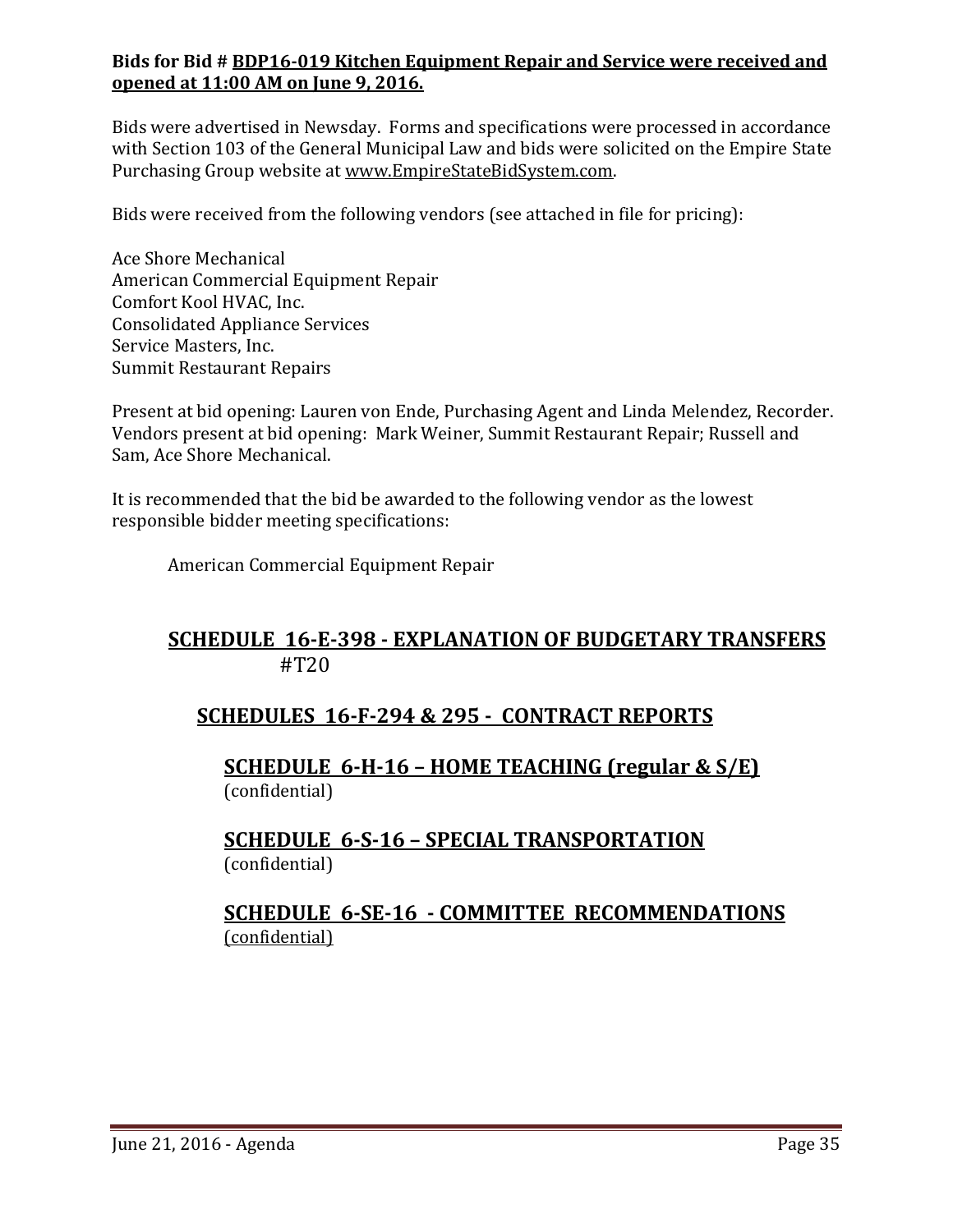# VII. **RECEIPT OF SCHEDULES**

*Recommend that the Board of Education approve the following receipt of schedules collectively:*

# **SCHEDULE 16-A-445 - TREASURERS REPORT**

| <b>Statement of Revenues -</b> | <b>General Fund -</b><br>Federal Fund -<br>School Lunch Fund | July/May<br>July/May<br>July/May |
|--------------------------------|--------------------------------------------------------------|----------------------------------|
| Treasurer's Report             | July/May                                                     |                                  |
| Cash Flow -                    | July/May                                                     |                                  |
| Claims Audit<br>Report         | May 1, 2016 - May 31, 2016                                   |                                  |

# **SCHEDULE 16-B-775 - APPROPRIATION BUDGET STATUS REPORT**

| <b>Appropriation Budget Status Report</b> | General Fund -<br>Capital Fund (Regular/Bond) -<br>School Lunch Fund<br>Federal Fund - | May<br>May<br>May<br>May |
|-------------------------------------------|----------------------------------------------------------------------------------------|--------------------------|
| Extra-Classroom Activities Funds          | High School -                                                                          | May                      |
|                                           | Robert Frost -                                                                         | May                      |
| <b>Trial Balance</b>                      | General Fund<br>Workers' Comp. &                                                       |                          |
| July/May                                  | Unemployment<br><b>Federal Fund</b>                                                    |                          |
|                                           | <b>Capital Projects</b>                                                                |                          |
|                                           | Capital Energy Cons. Proj.                                                             |                          |
|                                           | Trust & Agency                                                                         |                          |
|                                           | Private Purpose Trust                                                                  |                          |
|                                           | <b>Flexible Benefits</b>                                                               |                          |
|                                           | School Lunch Fund                                                                      |                          |